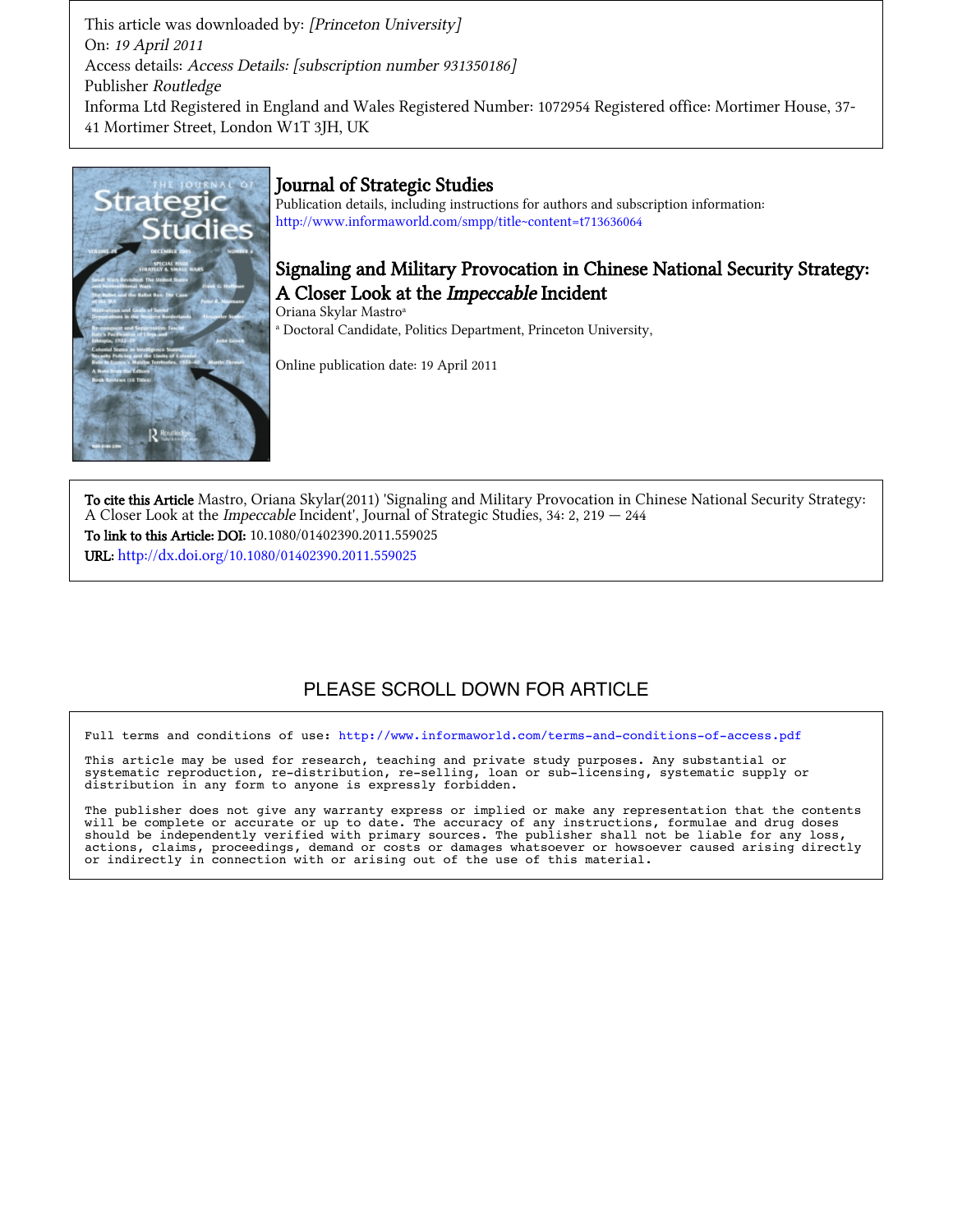# Signaling and Military Provocation in Chinese National Security Strategy: A Closer Look at the Impeccable Incident

## ORIANA SKYLAR MASTRO

#### Doctoral Candidate, Politics Department, Princeton University

ABSTRACT On 8 March 2009, five Chinese vessels shadowed and aggressively maneuvered in close proximity to the US Naval Ship (USNS) Impeccable. This paper seeks to explain the incident and its aftermath in the context of Chinese coercive diplomacy. China's strategy, designed to motivate the US to cease surveillance operations near its militarily sensitive areas in the South China Sea, included three components: (1) the use of military provocation, (2) a coordinated media campaign, and (3) a challenge to US interpretations of the United Nations Convention on the Law of the Seas (UNCLOS). This study goes beyond traditional research on Chinese use of force to explain why China's coercive diplomatic campaign took the form it did. Only by understanding the nature and factors affecting Chinese coercive diplomacy can the US design the effective counter strategy needed to protect US regional and global interests.

KEY WORDS: US–China relations, South China Sea, Impeccable incident, Coercive diplomacy

For the next generation of political leaders, the relationship between the United States and China will greatly determine the direction of international relations. Because of this, academic and policy research alike have focused on how to meet the challenge of a rising China and its implications for the global order.<sup>1</sup> In particular, debates have centered on what type of great power China is likely to be and whether its rise will be destabilizing for the region and the globe.<sup>2</sup>

<sup>&</sup>lt;sup>1</sup>For a special issue dedicated to the China challenge, see Journal of Strategic Studies 30/4–5, Aug. 2007.

<sup>&</sup>lt;sup>2</sup>See Aaron L. Friedberg, 'Ripe for Rivalry: Prospects for Peace in a Multipolar Asia,' International Security 18/3 (Winter 1993/94), 5–33; David Kang, 'Getting Asia Wrong:

ISSN 0140-2390 Print/ISSN 1743-937X Online/11/020219-26 ! 2011 Taylor & Francis DOI: 10.1080/01402390.2011.559025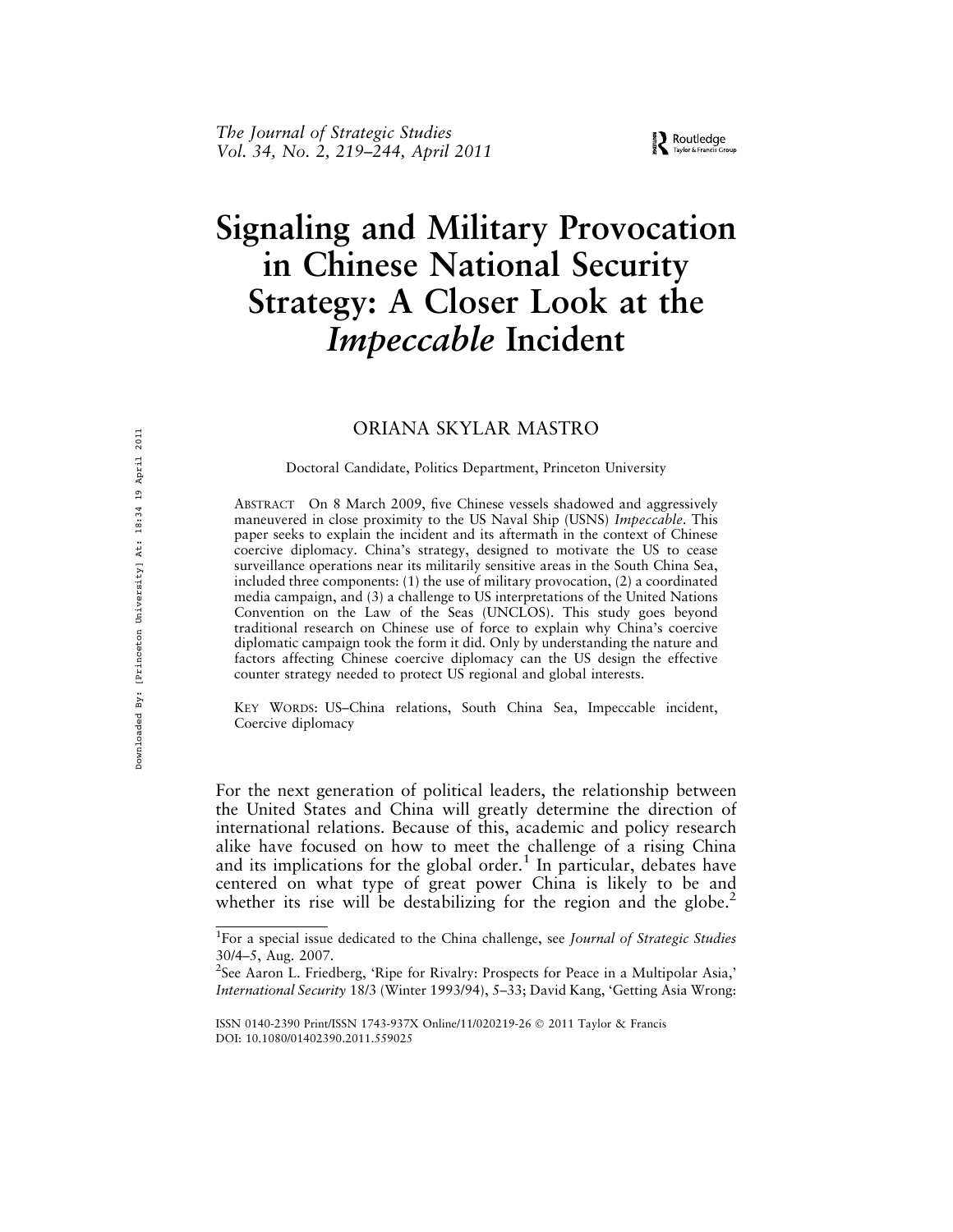Relevant to these debates are the conditions under which China tends to use force in its foreign policy. The historical record suggests a Chinese tendency to create crises with respect to a stronger power through displays of military force and threats.<sup>3</sup> Given this pattern and the fact that China believes control of the South China Sea and its resources are important to its long-term economic security and its ability to achieve great power status, scholars should focus on this aspect of Chinese behavior.<sup>4</sup>

This study attempts to fill this gap by uncovering why China's coercive diplomacy took the form it did in the case of the March 2009 Impeccable incident in which five Chinese vessels shadowed and aggressively maneuvered in close proximity to the US Naval Ship (USNS) Impeccable in contravention to accepted naval practice.<sup>5</sup> At the time of the encounter, the *Impeccable* was approximately 75 nautical miles southeast of the Chinese Sanya Naval Base, in the international waters of the South China Sea, but inside China's claimed Exclusive Economic Zone (EEZ).<sup>6</sup> Chinese leaders most likely believed that the Impeccable was gathering underwater acoustical data that could help track Chinese submarines located nearby and opposed such surveillance activities.<sup>7</sup> Two of the five ships involved, Chinese-flagged fishing trawlers, came within 50 feet of the US ship and the crew attempted to snag the ship's towed acoustic array sonar. After hours of confrontation, the Impeccable was eventually able to leave the area and an American destroyer, the USS Chung-Hoon, was sent to provide

The Need for New Analytic Frameworks,' International Security 27/4 (Summer 2003), 57–85; Thomas J. Christensen, 'Fostering Stability or Creating a Monster? The Rise of China and US Policy Toward East Asia,' International Security 31/1 (Summer 2006), 81–126; Alastair Iain Johnston, 'Is China a Status Quo Power,' International Security 27/4 (Spring 2003), 5–56.

<sup>&</sup>lt;sup>3</sup>Mark Burles and Abram N. Shulsky, Patterns in China's Use of Force from History and Doctrinal Writings (Santa Monica: RAND Corporation 2000); Allen S. Whiting, 'China's Use of Force 1950–1996, and Taiwan,' International Security 26/2 (Fall 2001), 124; Andrew Scobell, 'Show of Force: Chinese Soldiers, Statesmen, and the 1995–1996 Taiwan Strait Crisis,' Political Science Quarterly 115/2 (2000), 228. <sup>4</sup>

<sup>&</sup>lt;sup>4</sup>John W. Garver, 'China's Push Through the South China Sea: The Interaction of Bureaucratic and National Interests,' China Quarterly 132 (1992), 999-1028. Chinese officials allegedly went so far as to tell two visiting senior Obama administration officials that the South China Sea was regarded a core interest on par with Tibet, Taiwan, and Xinjiang. See 'Chinese Military Seeks to Extend its Naval Power,' New York Times, 23 Apr. 2010.

 ${}^5$ Capt Raul Pedrozo, 'Close Encounters at Sea: The USNS Impeccable Incident,' The Naval War College Review 62/3 (Summer 2009), 101.

<sup>&</sup>lt;sup>6</sup>Ibid.

<sup>&</sup>lt;sup>7</sup>'US Ups Ante in South China Sea by Sending Destroyer,' Taipei Times, 15 Mar. 2009.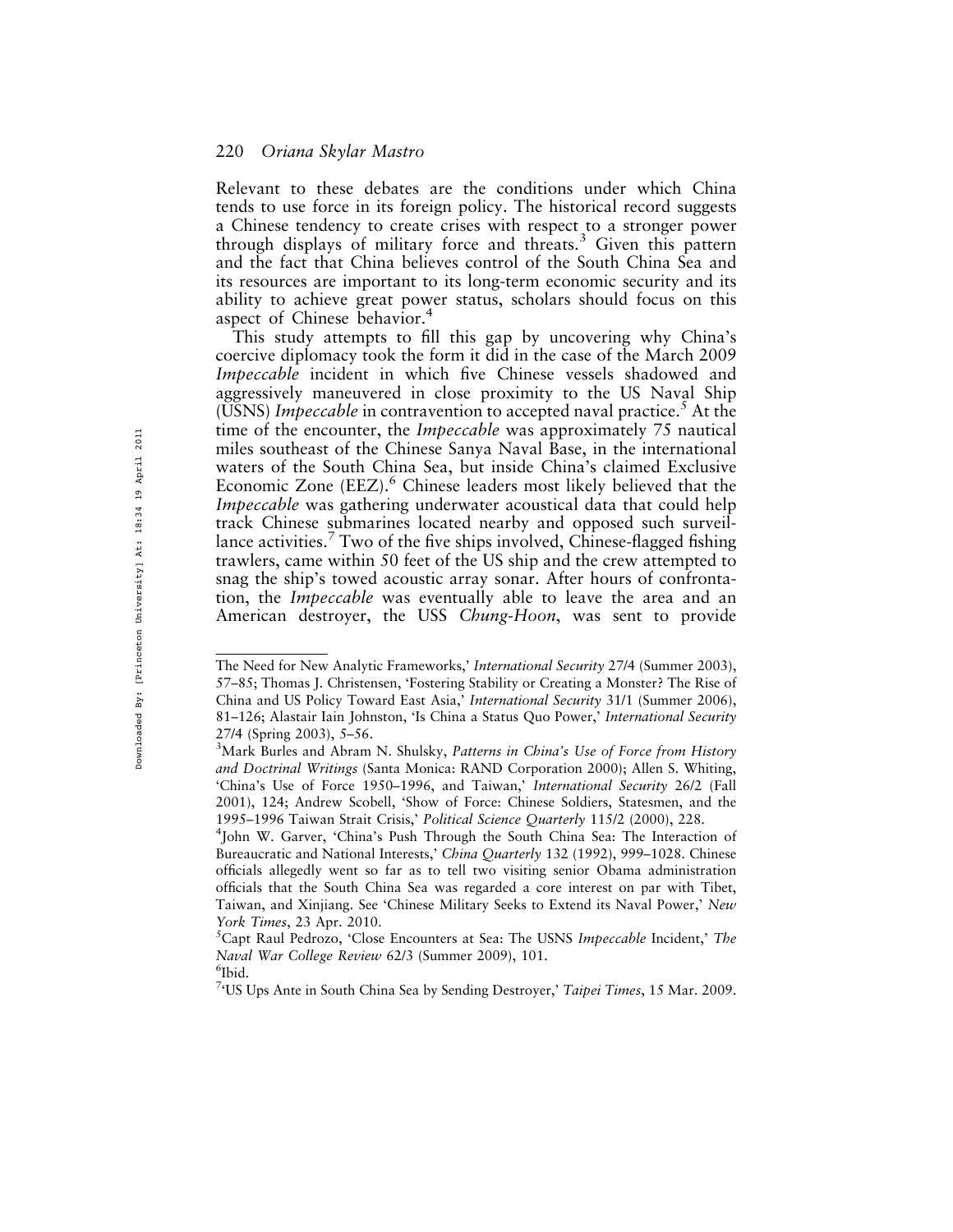additional protection.<sup>8</sup> Though the Chinese government publicly denied any role in organizing the actions of the Chinese vessels, the fact that the Chinese ships involved included a navy intelligence collection ship, a Bureau of Maritime Fisheries patrol vessel, and a State Oceanographic Administration patrol vessel, calls this into question.<sup>5</sup> Furthermore, the fact that the Chinese sailors knew what the towed array sonar looked like as well as its purpose suggests instruction.<sup>10</sup>

The Impeccable incident is worthy of study for three reasons. First, according to Peter Dutton, professor at the US Naval War College's China Maritime Studies Institute, 'China has embarked on a program of confrontation of US hydrographic survey vessels in China's [claimed]  $EEZ.^{11}$  The *Impeccable* incident is the most significant confrontation to date, with similar naval incidents occurring with the USNS Bowditch (March 2001), USNS Victorious (May 2009), and USNS McCain (June 2009).12 Because US surveillance and naval presence in the South China Sea is likely to continue, Chinese behavior can spark future incidents and crises.<sup>13</sup> Second, the *Impeccable* incident highlights the tactics China prefers to employ in hopes of obtaining gains that might not otherwise be achievable.14 Last, studies on Chinese use of force tend to focus on historical cases in which Chinese coercive diplomacy failed, such as with India in 1962, Vietnam in 1979, and the Korean War in  $1950<sup>15</sup>$  By analyzing a recent case that did not result in war, one can

<sup>&</sup>lt;sup>8</sup>'Destroyer to Protect Ship Near China,' Washington Post, 13 Mar. 2009.

<sup>&</sup>lt;sup>9</sup>'Chinese Vessels Shadow, Harass Unarmed US Surveillance Ship,' American Forces Press Service, 9 Mar. 2010. Furthermore, the 1974 clash with Vietnam over the Paracels started with two Chinese fishing boats entering the area, ostensibly to entice the South Vietnamese to fire the first shot. For more, see Garver, 'China's Push Through the South China Sea,' 1003.

<sup>&</sup>lt;sup>10</sup>For an excellent overview of the facts of the incident from the US and Chinese perspectives, see Jonathan G. Odom, 'The True ''Lies'' of the Impeccable Incident: What Really Happened, Who Disregarded International Law, and Why Every Nation (Outside of China) Should Be Concerned,' Michigan State University College of Law Journal of International Law 18/3 (2010), 1–42.<br><sup>11</sup>Peter A. Dutton, 'Testimony before the US–China Economic and Security Review

Commission, Hearing on the Implications of China's Naval Modernization for the United States,' 11 June 2009.<br><sup>12</sup>For details of other incidents, see Pedrozo, 'Close Encounters at Sea'.

 $13$ For a history of this 'longstanding strategic chess match in the South China Sea,' see Judah Grunstein, 'An Impeccable US–China Incident at Sea,' World Politics Review, 13 Mar. 2009.

<sup>&</sup>lt;sup>14</sup>For more on this aspect of Chinese diplomatic strategies, see Burles and Shulsky, Patterns in China's Use of Force.<br><sup>15</sup>Failure alludes to the fact that China did not achieve its goals short of war. Studies of

the 1995–96 Taiwan Straits crisis are one obvious exception. For more on this case, see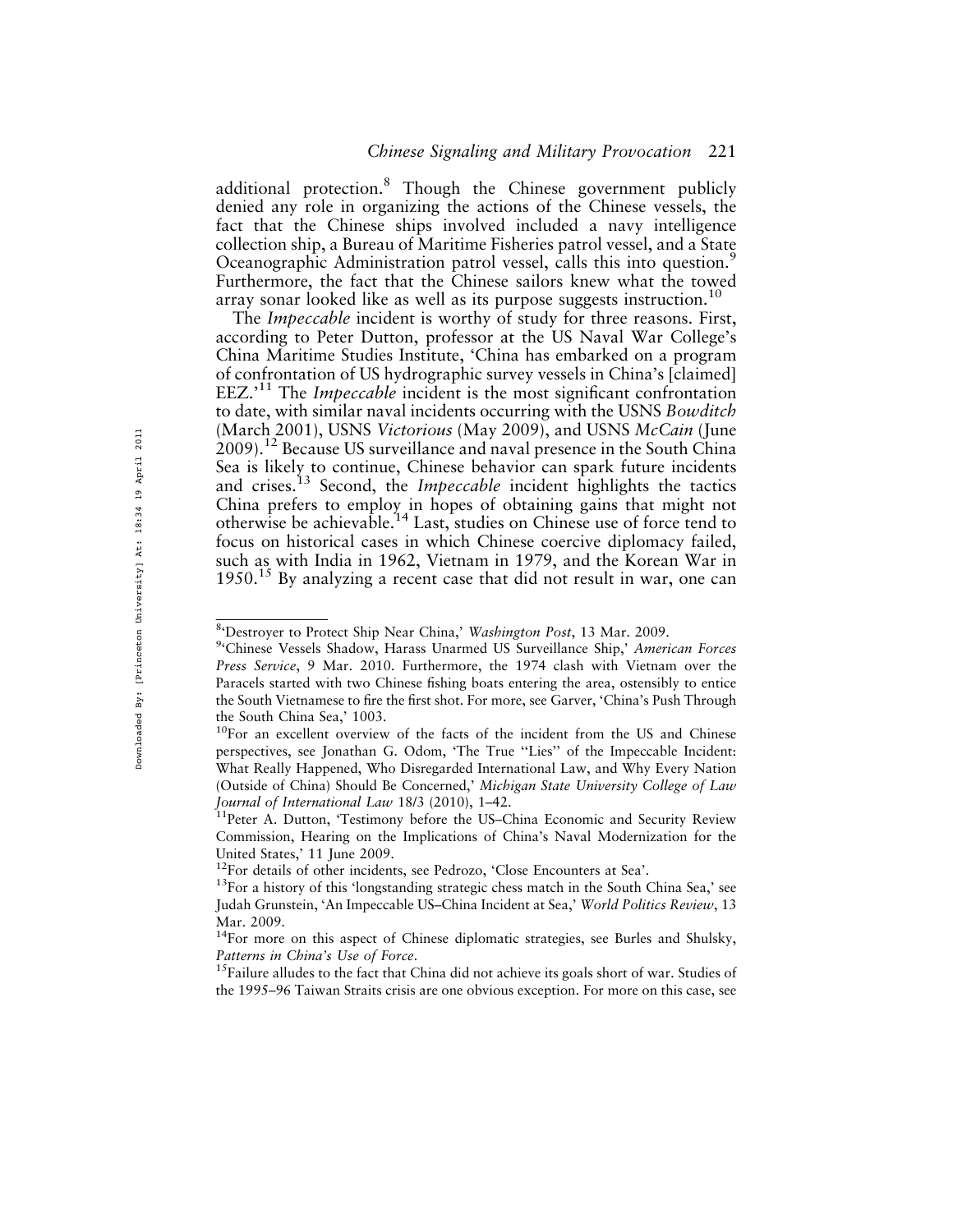better isolate how states learn about the resolve of their opponent from other variables that affect coercive bargaining such as balance of military power.

#### The Central Questions

Chinese behavior throughout this episode raises three key questions which need to be addressed if US leaders are to understand the implications of the naval encounter and how best to deal with Chinese coercive diplomacy. First, why did China choose this coercive strategy at the time it did? From a US perspective, China went to unnecessary lengths to signal its resolve at a time when relations between the two countries had steadily been improving. For example, David Sedney, US Deputy Assistant Secretary of Defense for Asia and Pacific Security Affairs, characterized the bilateral talks on military exchanges that occurred eight days before the incident as 'the best set of talks that I have ever been a part of ... between the US and Chinese defense establishment.<sup>16</sup> Chinese international maritime cooperation was also at an all-time high with the January 2009 Chinese deployment of a naval fleet to aid antipiracy efforts in the Gulf of Aden, the first deployment of its kind in modern Chinese history.<sup>17</sup>

The second question Chinese behavior raises is, what was the purpose of the domestic media campaign launched in the aftermath of the *Impeccable* incident? Though China's position on US operations in nearby waters has clearly been communicated over the years, it was only after the *Impeccable* incident that the Chinese media seemed to make a concerted effort to explain China's position to its public. I argue that three main messages were presented through the predominantly state-controlled media: (1) the US was being hypocritical and not forthright about what had occurred; (2) the US response was the result of a civil-military split in the US leadership, not so-called Chinese provocative action; and (3) the US policy position was based on maintaining maritime hegemony, not on international law.

Last, what explains the rhetoric China used to justify its behavior? Chinese public statements blamed differences in legal interpretations of maritime law as the reason for the naval encounter. However, the Chinese seemed primarily concerned with US surveillance activities near militarily sensitive areas, such as the Sanya submarine base on

Scobell, 'Show of Force'; Whiting, 'China's Use of Force 1950–1996, and Taiwan'; Robert S. Ross, 'The 1995–1996 Taiwan Strait Confrontation: Coercion, Credibility, and the Use of Force,' *International Security 25/2* (Fall 2000), 87–123.<br><sup>16</sup>'China–US defense talks ''best in decade'',' China Daily, 2 Mar. 2009.<br><sup>17</sup>'Chinese Naval Fleet Sails into Gulf of Aden,' China Daily, 6 Jan. 20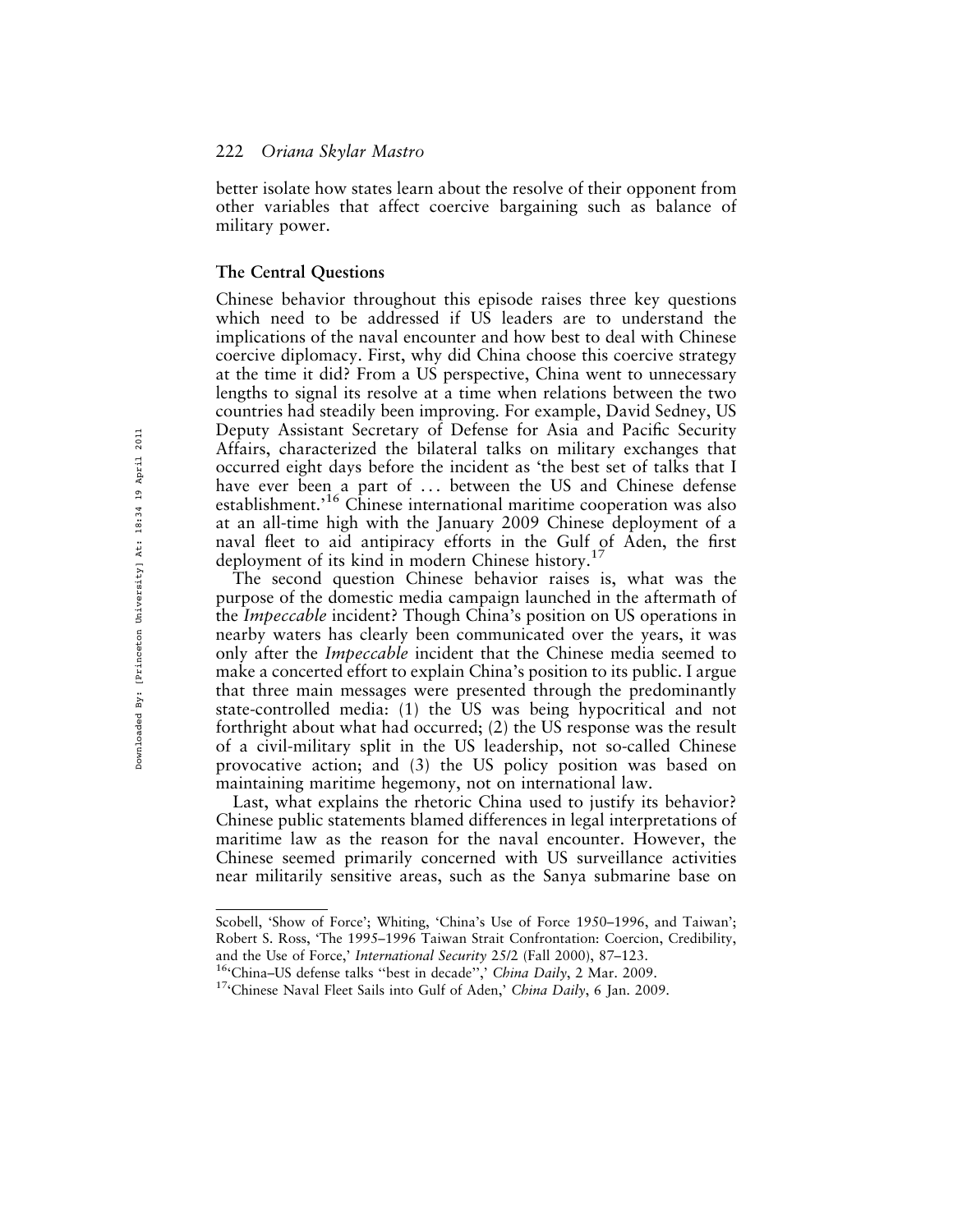Hainan island.18 China has recorded at least 200 incidents of US vessels conducting intelligence-gathering operations in its claimed EEZ and has become increasingly vocal about its distaste for these operations.<sup>19</sup> China's broader challenge to the international maritime legal regime may be a part of its overall antiaccess strategy to reduce the perceived legitimacy of US operations in the region, especially during times of crisis.20 Even so, by making broad legal claims about its jurisdiction over the South China Sea, China has decreased the likelihood of US compliance to its demands because doing so would 'pose a challenge to America's regional and global maritime interests.<sup>32</sup>

This paper proceeds as follows. First, I turn to the literature on coercive bargaining to explore why China chose to incorporate the limited use of force against the USNS Impeccable. Second, I explore the content, timing, and nature of the media campaign launched after the US publicized the incident to assess its role in the overarching strategy. Lastly, I provide a brief overview of the legal context for the Impeccable incident and explain why China presented its demands in these terms. I will argue that China's planned strategy was to privately signal its resolve and sense of urgency on the issue of US surveillance near its militarily sensitive areas through military provocation at sea. However, when this strategy failed because the US publicized the incident, China reacted spontaneously to events unfolding with a public media campaign designed to justify its actions to third parties and neutralize domestic criticism. In addition, the Chinese arguments focused on legal rights within one's EEZ to counter criticism and challenge the legitimacy of US maritime operations in the region.

#### China's Choice of Tactics: Why Go Belligerent?

Coercive diplomacy is characterized by the simultaneous employment of threats or limited military action and diplomatic efforts designed to persuade the target state to change its policies or behavior.<sup>22</sup> In any

<sup>&</sup>lt;sup>18</sup>Mark Valencia, 'The Impeccable Incident: Truth and Consequences,' China Security 5/2 (Spring 2009), 24.

<sup>&</sup>lt;sup>20</sup>Peter A. Dutton, 'Testimony before the US-China Economic and Security Review Commission, China's Views of Sovereignty and Methods of Access Control,' 27 Feb. 2008.

<sup>&</sup>lt;sup>21</sup>Peter A. Dutton, 'Testimony before the United States Senate Committee on Foreign Relations, Hearing on Maritime Disputes and Sovereignty Issues in East Asia,' 15 Jul. 2009.

<sup>&</sup>lt;sup>22</sup> Alexander L. George, Forceful Persuasion (Washington DC: United States Institute of Peace P 1991).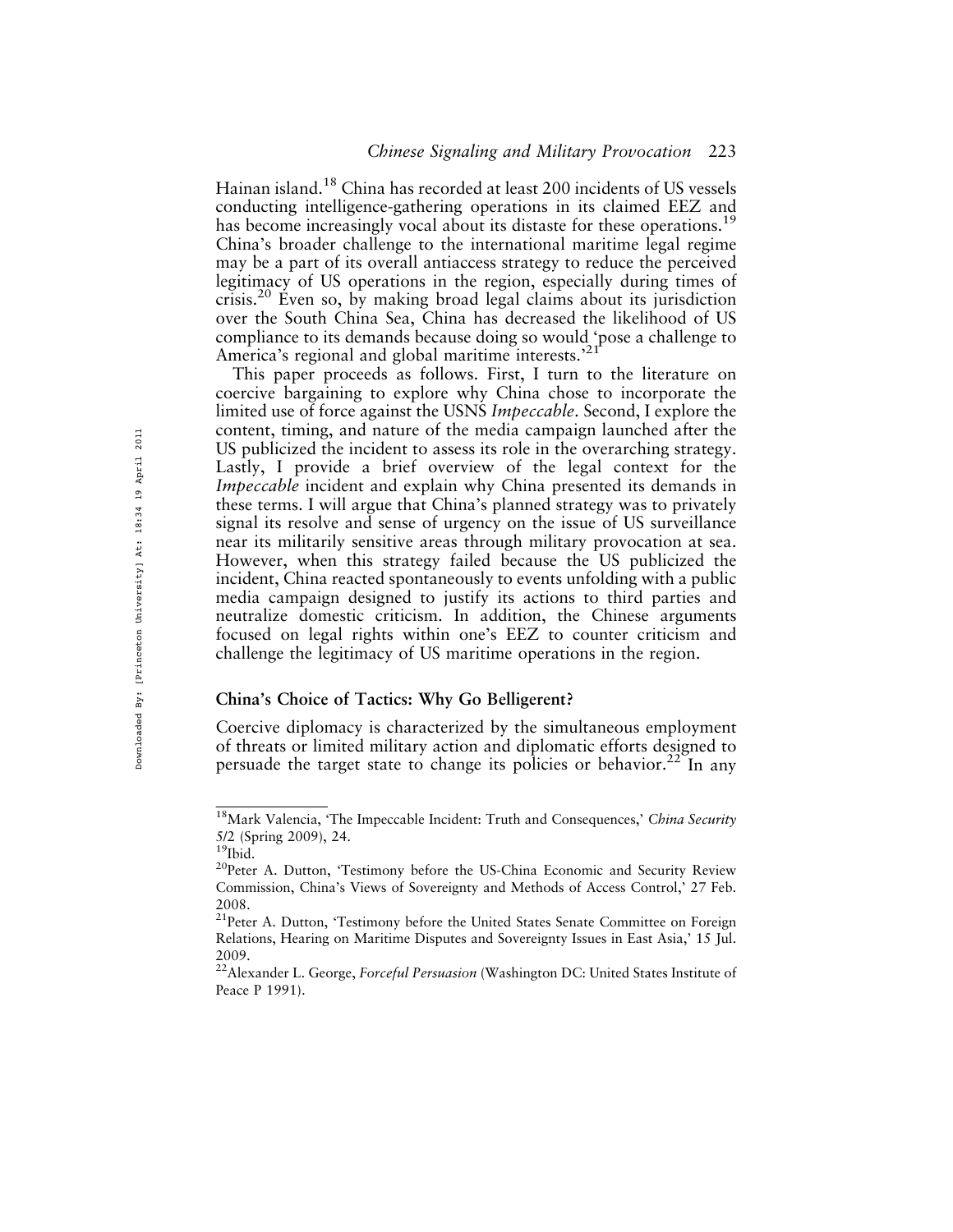coercive diplomacy campaign, states can choose from a range of signaling tactics to communicate and manipulate information. Though the tactics used in coercive bargaining are continuous and infinite, one can conceptualize them as three ideal types: verbal, nonmilitary action, and limited use of force.<sup>23</sup> Limited military action can be a signaling tactic if it is characterized by just enough force to demonstrate resolve and establish the credibility of one's determination to increase the frequency or intensity of force if necessary.<sup>24</sup> China often uses such demonstrations in its coercive diplomacy in the South China Sea; the Impeccable incident is noteworthy because Chinese maneuvering was 'considerably more aggressive and unprofessional than [the US has] seen, and greatly increase the risk of collision or miscalculation.<sup>25</sup> Because coercive diplomacy need not incorporate limited military action, a state's decision to do so is of theoretical and empirical interest.

What factors convinced the Chinese leadership that military provocation should be incorporated into their strategy, and why did the *Impeccable* incident take the shape it did? Chinese leaders may have concluded that it would be more effective than the alternatives, or that verbal warnings were insufficient given that China had warned the US many times about conducting 'illegal' activities in its claimed EEZ and 'had been brushed aside.<sup>26</sup> It is possible that select Chinese leaders thought an incident at sea could create an expectation of costs of sufficient magnitude to erode US motivation to continue surveillance operations.<sup>2</sup>

Employing limited force also introduces the risk of escalation to fullscale military confrontation. In the words of a great strategist, Thomas Schelling, it is the 'sheer inability to predict the consequences of our actions and to keep things under control . . . that can intimidate the enemy [in situations of limited war].<sup>28</sup> Aggressively approaching US naval assets may allow China to achieve its goals even though it is the weaker party because of a US desire to avoid a larger conflict. As

 $^{23}$ Examples of verbal tactics include verbal threats and promises, naming and shaming; economic sanctions are an example of nonmilitary action.

<sup>&</sup>lt;sup>24</sup> Alexander L. George, 'The General Theory and Logic of Coercive Diplomacy,' in Strategic and Force Planning Faculty (ed.), Strategy and Force Planning, 2nd Ed. (Newport: Naval War College P 1997), 258.

<sup>&</sup>lt;sup>25</sup><sup>US</sup> Protests to Beijing Over Naval Incident,' The Financial Times (Online), 9 Mar. 2009.

<sup>&</sup>lt;sup>26</sup>The US Sends Destroyer to Escort the Impeccable to Continue its Rampage in the South China Sea' ['Meipai yizhou sidun jian huhang 'wuxia' hao jixu hengxing nanhai'], *Xinhua Online*, 13 Mar. 2009.<br><sup>27</sup>For more on this type of strategy, see George, *Forceful Persuasion*, 11.<br><sup>28</sup>Thomas C. Schelling, *Arms and Influence* (New Haven: Yale UP 1966), 109.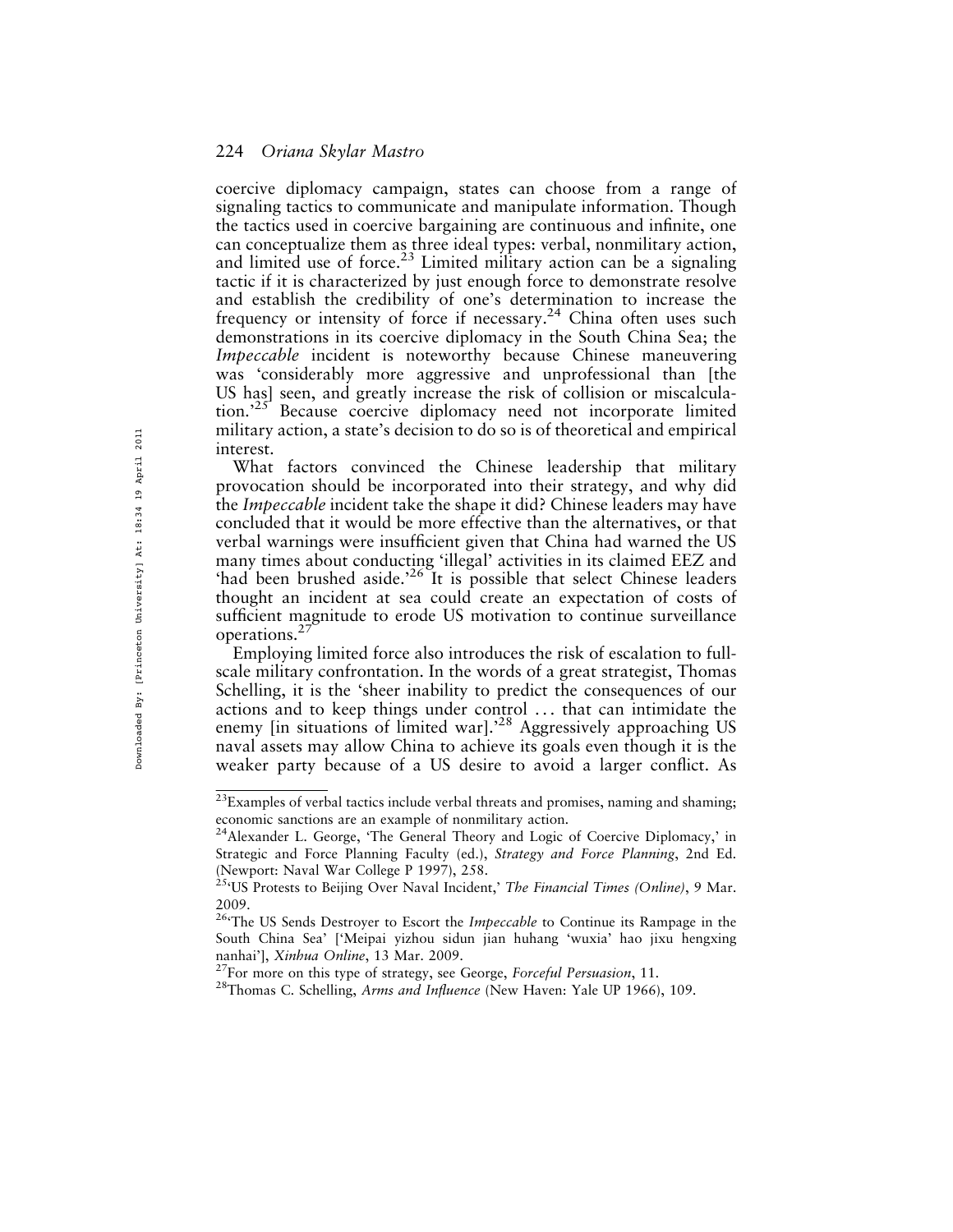Princeton professor Thomas Christensen argues, China need not be on equal footing with the US to pose problems for its interests. Instead, certain perceptions and beliefs may cause Chinese leaders to use force to challenge US interests.<sup>29</sup> For example, Chinese leaders may not be willing to back down after an incident like the *Impeccable* because they perceive the domestic costs associated with a loss of legitimacy to be prohibitively high. Also, the effectiveness of coercive diplomacy depends on the balance of interests, not the balance of power; Chinese leaders may believe they care more about the issue than the  $US^{30}$ 

The literature on coercive diplomacy not only provides many insights into what may have motivated China in the *Impeccable* incident, but also helps us understand why the incident took the form it did. There are a number of ways a state can communicate effectively and enhance the credibility of its message; for example, when attempting to compel the target state to change its behavior, a state traditionally connects its threat of punishment with the action it wants. $31$  This explains why China chose to harass US naval assets; this punishment is directly connected to the desired response, halting US surveillance in Chinese nearby waters. Additionally, China's use of fishing vessels instead of clearly marked Chinese naval assets allowed China to test the seriousness of the US commitment to continue operations in the South China Sea and claim later plausible deniability. After the incident was leaked, Chinese reporting did attempt to negate US statements that the action was organized and executed by the Chinese government. Chinese media sources argued that the Impeccable was engaged in towing operations in the seabed of the South China Sea, and that such actions adversely affect fishing resources in that area. As the head of the South China Fishery Administration argued, 'The actions of the fishermen were totally spontaneous. What they did was justifiable.<sup>32</sup> The hope may have been that deniability would avoid negative spillover with regional actors that claim sovereignty to nearby waters and offshore islands also claimed by China, specifically Vietnam, Malaysia, Indonesia, Brunei, Singapore, and the Philippines.  $33$ 

<sup>&</sup>lt;sup>29</sup>Thomas J. Christensen, 'Posing Problems without Catching Up: China's Rise and Challenges for US Security Policy,' *International Security 25/4* (Spring 2001), 5–40.<br><sup>30</sup>Ibid. <sup>31</sup>Schelling, *Arms and Influence*, 89. <sup>32</sup>'Neighbors React to PRC South China Sea Patrol after Faceoff with US Vessel,' Op

Source Center (OSC) translation of 'China's Patrol Ship Triggers Reactions from Neighbors in the South China Sea,' Beijing Guoji Xianqu Daobao Online, 20 Mar. 2009.

<sup>&</sup>lt;sup>334</sup>Scholars Meet to Discuss South China Sea Disputes,' BBC News, 26 Nov. 2009.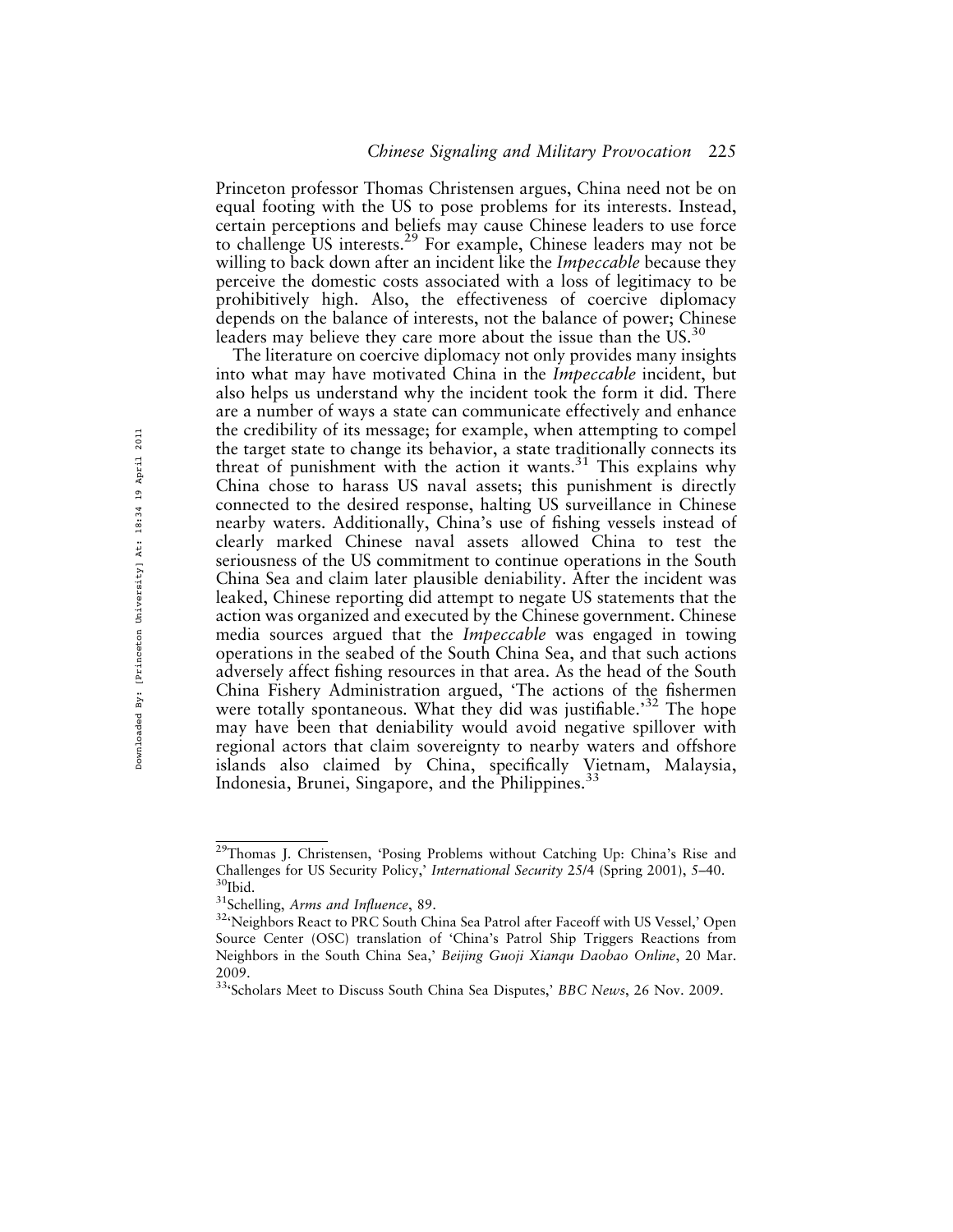These dual goals of signaling resolve while avoiding regional backlash explain why, once the aggressive route was chosen, China chose a mixture of threats and limited force instead of employing military assets against the Impeccable directly. However, I would argue that the nature of China's objective is the main factor that determined the limits of Chinese belligerence. Pure military force achieves an objective forcibly, without persuasion or intimidation, only if that objective can be reached without any cooperation from the opponent.<sup>34</sup> The nature of China's objective, stopping or at least limiting US surveillance activities in the South China Sea, requires US collaboration, and consequently brute force would be ineffective. In addition, successful coercive diplomacy requires clear and credible signaling because the punishment has to appear contingent on the target state's behavior. The following statement made by a Chinese Defense Ministry official regarding the August 2009 round of the Special Military Maritime Consultative Agreement (SMMCA) talks alludes to this balance between Chinese threats and assurances:

China believes the constant US military air and sea surveillance and survey operations in China's exclusive economic zone had led to military confrontations between the two sides . . . the way to resolve China–US maritime incidents is for the US to change its surveillance and survey operations policies against China, decrease and eventually stop such operations.<sup>35</sup>

In other words, Chinese leaders are signaling to the US that incidents at sea will continue only as long as the US engages in surveillance activities in the South China Sea.

#### China's Choice of Reaction: Why Go Public?

The *Impeccable* incident is of great theoretical interest because it exemplifies a new class of signaling, private signaling, that has not been adequately explored in IR literature. The literature focuses on two strategies; countries can either signal publicly or secretly. Chinese employment of provocation at sea is best characterized as private in that both governments were aware of the confrontations,  $36$  but their

<sup>&</sup>lt;sup>34</sup>Schelling, Arms and Influence.<br><sup>35</sup>'China Urges US to Reduce Surveillance Operation,' *Xinhua*, 27 Aug. 2009; 'US Refuses to Cease Surveillance Operations against China, Criticizes China for Lack of Response' ['Meiguo jujue tingzhi duihua jinhai zhencha duizhongfang zhize bierbuda'], Xinhua, 8 Sept. 2009.<br><sup>36</sup>In secret signaling only select parts of the government apparatus are informed, for

example the top leaders and their advisors.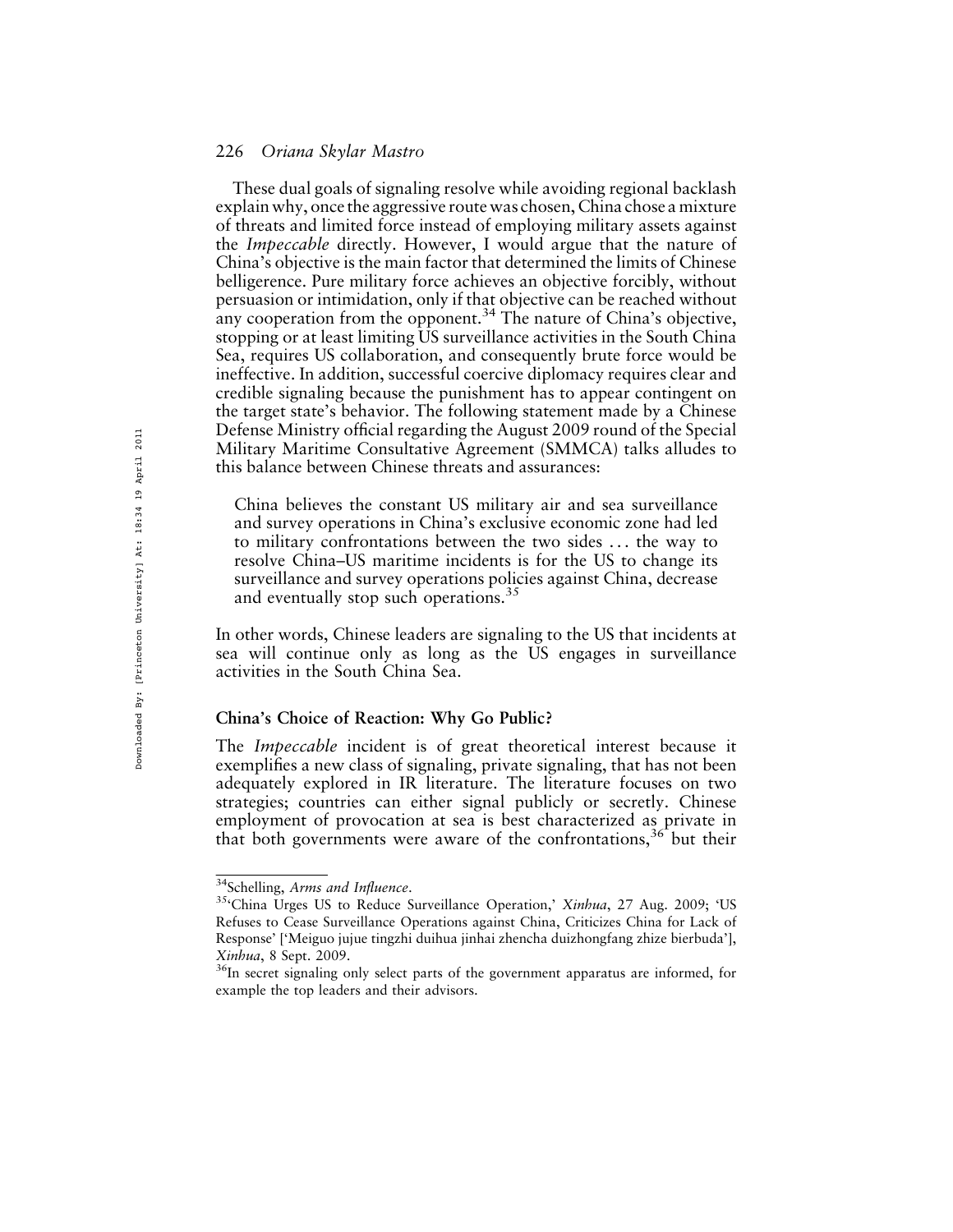domestic publics were not. In addition to enhancing the credibility of its threats and assurances, Chinese harassment of the Impeccable may have been preferred given its intended private nature. China could make demands without the unpredictability of domestic nationalist pressure or regional backlash.37 Given the benefits of private signaling, how should we understand the coordinated Chinese media campaign launched in the aftermath of the Impeccable?

Conventional IR wisdom introduces the possibility that Chinese leaders launched the domestic media campaign in order to generate 'audience costs'; this type of signaling theory posits that 'states can send informative signals about their resolve by making public threats in international crises. Because leaders could suffer domestic consequences for making a threat and then not carrying it out, they are able to create potential domestic consequences for backing down. This in turn gives their threats greater credibility.<sup>38</sup> Jessica Weeks argues convincingly that contrary to prior belief,  $39$  singleparty states such as China may also be constrained by domestic audiences.<sup>40</sup> However, Weeks' logic of autocratic audience costs treats the domestic elites, not the general public, as the audience informed and empowered to punish the leader for backing down. In the case of China the elites and public opinion may be connected in that a leader may be punished by other elites if public anger jeopardizes domestic stability or China's ability to conduct its foreign policy.<sup>41</sup> However, for this strategy of signaling resolve to work, outsiders, in this case the US, must be able to observe the possibility of domestic sanctions for backing down.42 Given the secretive nature of Chinese Politburo meetings, the ability to observe elites sanctioning elites is unlikely. The logic of generating audience costs also fails to explain the timing of Chinese media campaign. Therefore, contemporary theories on audience costs and signaling alone cannot explain why China went to great lengths in the aftermath of the Impeccable incident to inform its public of China's position.

 $37$ Reducing the incentives for other countries to unite in opposition against China is a key component of Chinese grand strategy. See Avery Goldstein, Rising to the Challenge: China's Grand Strategy and International Security (Stanford: Stanford UP 2005), 12.

<sup>&</sup>lt;sup>38</sup> Jessica L. Weeks, 'Autocratic Audience Costs: Regime Type and Signaling Resolve,' International Organization 62 (Winter 2008), 37.<br><sup>39</sup>James Fearon, 'Domestic Political Audiences and the Escalation of International

Disputes,' American Political Science Review 88/3 (1994), 577–92.<br><sup>40</sup>Weeks, 'Autocratic Audience Costs'.<br><sup>41</sup>I would like to thank an anonymous reviewer for this point.<br><sup>42</sup>Fearon, 'Domestic Political Audiences'.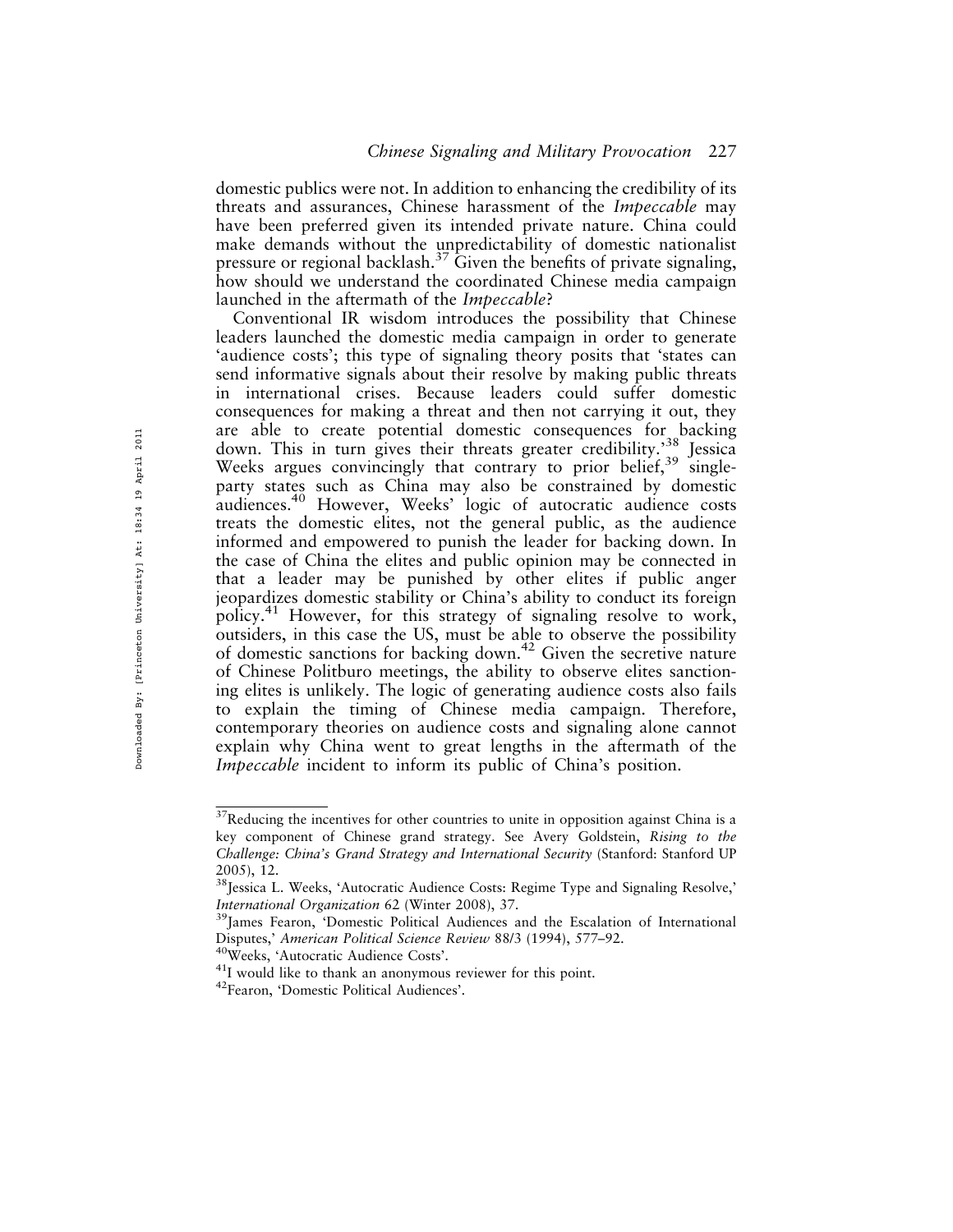Analysis of both the timing and content of Chinese messages suggests that China intended to engage in private signaling, but an unexpected leak of the incident compromised this strategy.<sup>43</sup> After the incident leaked, the US was quick to publicly convey its position through numerous authoritative channels. For example, one day after the incident, Pentagon spokesman Bryan Whitman stated that 'we view these as unprofessional maneuvers by the Chinese vessels and violations under international law to operate with due regard for the rights and safety of other lawful users of the ocean.<sup>44</sup>  $\stackrel{\sim}{A}$  Defense Department official put the onus on China, saying, '[w]e expect Chinese ships to act responsibly and refrain from provocative activities that could lead to miscalculation or a collision at sea, endangering vessels and the lives of US and Chinese mariners.<sup>45</sup> Statements by White House Press Secretary Robert Gibbs made the same day seemed to support the DoD position:

Our ships obviously operate fairly regularly in international waters where these incidents took place. We're going to continue to operate in those international waters, and we expect the Chinese to observe international law around them.<sup>46</sup>

These official US statements demonstrate that the US consistently presented three messages during the three days following the incident: (1) US actions were legal and therefore Chinese aggression was unprovoked; (2) the US would not adjust its policy in reaction to the incident and the onus of avoiding future confrontation was on the Chinese; and (3) the US hoped to resolve the issue diplomatically.

The content and timing of the People's Republic of China (PRC) media messages suggest they were designed to directly counter the three US assertions in order to undermine the legitimacy of the US position. Specifically, I argue that three main messages the Chinese statecontrolled media presented to the Chinese public were: (1) the US was hypocritical in its reaction and was not being forthright about what had occurred; (2) US reaction to the incident was the result of a civilmilitary split in the US, not so-called Chinese provocative action; and (3) the US policy position was based on its goal of maintaining

<sup>&</sup>lt;sup>43</sup>The signaling was private, not secret, because information was withheld only from third parties, not from any particular aspect of either country's government apparatus. 44<sup>c</sup>Chinese Vessels Shadow, Harass Unarmed US Surveillance Ship,' American Forces Press Service, 9 Mar. 2010.<br><sup>45</sup>Ibid.<br><sup>46</sup>Ibid.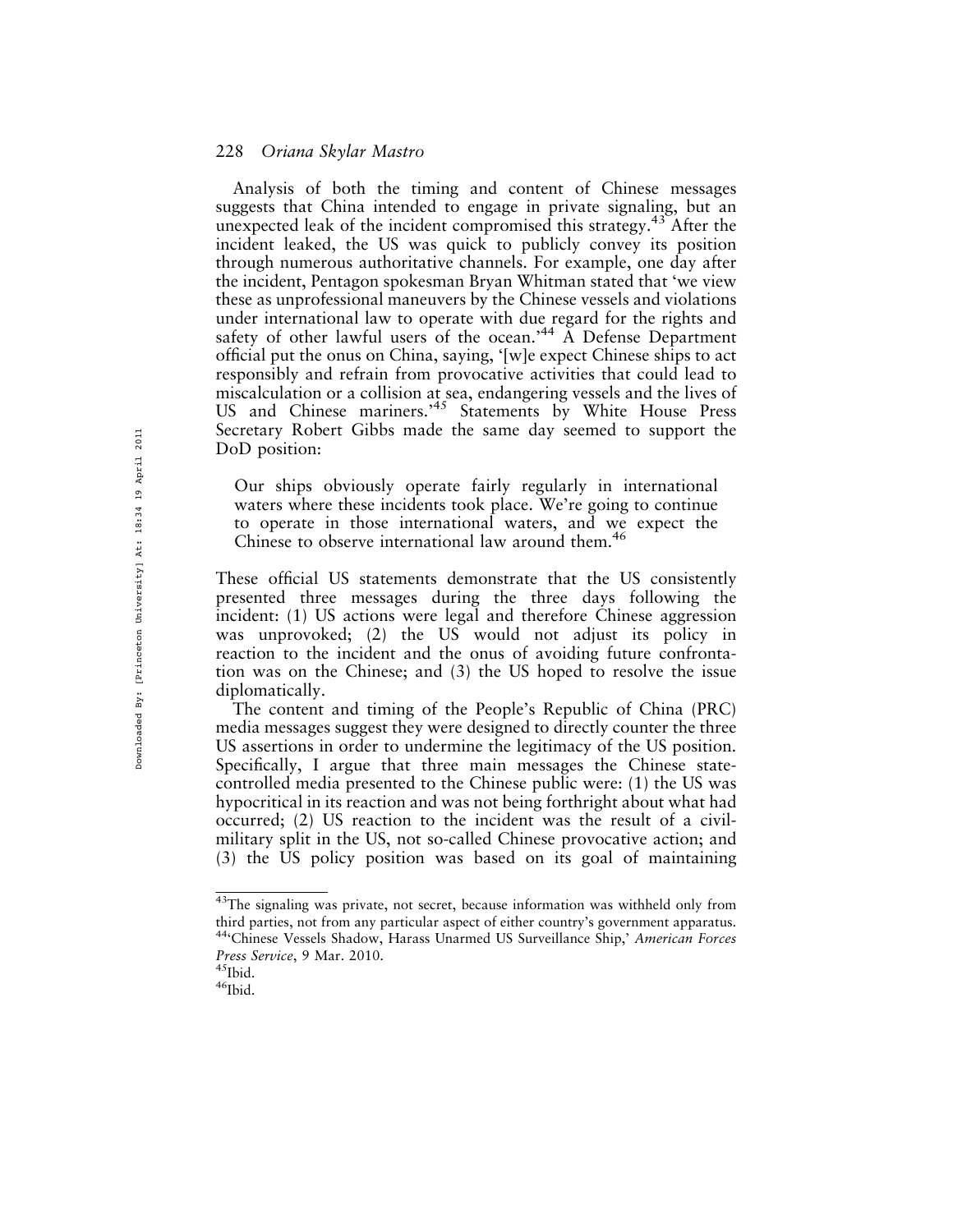maritime hegemony, not on international law. In addition to the correlation in content, the timing of dissemination suggests that the Chinese messages were reactive. It took three days for the first official statements and media messages to come out of  $China<sub>1</sub><sup>47</sup>$  suggesting that decisionmakers needed time to devise a response. China's reaction to the incident suggests that its leadership would have preferred to keep the confrontation private and that China's media campaign was not originally a part of the coercive diplomacy strategy, but employed for damage control once the US went public.

Media campaigns can shift the debate by suggesting how issues should be understood, which problems are worthy of attention, and how institutions and officials are performing.<sup>48</sup> The ability of the US and China to craft and disseminate their position is important because messages also influence what leaders in both countries believe their counterparts are prepared to accept in coercive bargaining.<sup>49</sup> Because of this, the content of the Chinese media campaign warrants further exploration.<sup>50</sup>

#### Stoking Nationalism: The Hypocritical, Disrespectful US

One of the main messages conveyed by the Chinese media was that China did nothing wrong and the US reaction was exaggerated. The Chinese Navy Deputy Chief of Staff claimed that the US had it backward, accusing China when it was actually the guilty party.<sup>51</sup> Here is an excerpt of the Chinese reaction to the official US statements on the issue:

<sup>&</sup>lt;sup>47</sup>For the first official statement, see 'Foreign Ministry Spokesperson Ma Zhaoxu's Regular Press Conference on March 10, 2009,' Embassy of the People's Republic of China in the United States of America, 10 Mar. 2009.

<sup>&</sup>lt;sup>48</sup>For more, see Donald R. Kinder, 'Communication and Politics in the Age of Information,' in David O. Sears, Leonie Huddy, and Robert Jervis (eds), Oxford Handbook of Political Pyschology (Oxford: Oxford UP 2003).<br><sup>49</sup>Seminal works on coercive bargaining include Thomas C. Schelling, The Strategy of

Conflict (Cambridge: Harvard UP 1960); Schelling, Arms and Influence; George, Forceful Persuasion.<br><sup>50</sup>The message that the US position was not based on international law will be

discussed in detail in a later section on why China chose to couch its demands in legal terms.

<sup>51&#</sup>x27;Sino-US South China Sea Incident is a Foreign Policy Scheme of the Hawkish US Military' ['Zhongmei nanhai duizhi shijian xi meijun yingpai cehua de waijiao yinmou'], Xinmin Weekly, 25 Mar. 2009; see also 'Top Military Officers Lash Out at US Espionage,' China Daily, 11 Mar. 2009.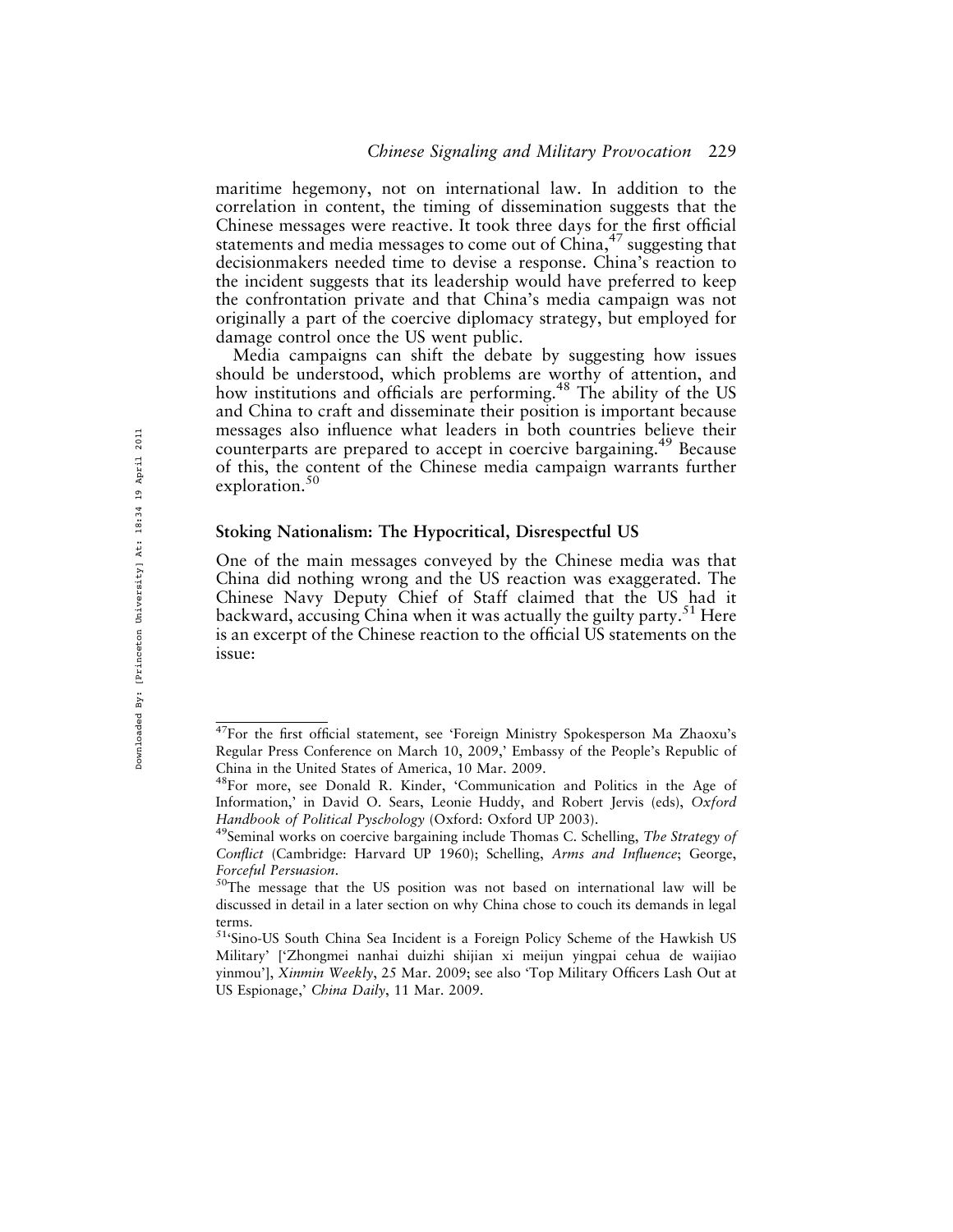Being the world's number one for a long time has fostered in the United States a sense of 'superiority' in many ways. In its eyes, the justice of the world is to a very large extent something it can use when it is convenient and can dispose of or change when it is not useful.<sup>52</sup>

In other words, the US position was presented as highly hypocritical; as one military expert exclaimed, '[j]ust imagine, how the United States would react if Chinese reconnaissance planes flew to the coastal areas of the United States. Protests from the United States would be at least 1,000 times stronger!<sup>53</sup> In other words, the US response was disproportionate given that Chinese actions were both reasonable and harmless from their perspective.

According to Chinese pundits, why did the US respond this way to such a small incident, especially if it is considered common practice for 'US spy boats and planes [to be] monitored by Chinese patrols?'54 For example, in 2006, China followed a US vessel for 27 days without sparking a US reaction.<sup>55</sup> Some Chinese writers posit that such incidents in the East and South China Sea indicate that the US has yet to accept that China's regional influence is growing.<sup>56</sup> Chinese writers acknowledge that China was more tolerant of US reconnaissance activities in the past, allegedly out of consideration for the overall interests of bilateral relations and the need to safeguard regional peace. But in recent years, the Chinese leadership has conveyed its firm opposition to such activities.<sup>57</sup> Chinese commentators articulated hope that the Impeccable incident has been successful at signaling to the US

<sup>52&#</sup>x27;PRC: US Ship ''Violates'' World Law; US Must Stop ''Bullying,'' Exist ''Harmoniously,''' Open Source Center (OSC) CPP20090319587001 translation of '''Harassment?'' Or Great Timing?,' Jinan Dazhong Ribao, 13 Mar. 2009.<br><sup>53</sup>'HQSB Report: US Military Busy Spying on China's Peripheral Areas,' *Huanqiu* 

Shibao, 12 Mar. 2009, translation OSC CPP20090325710010. Dutton notes that the Soviet intelligence-collection ships, hydrographic research vessels, space-support ships, and military reconnaissance flights regularly operated off US coastlines without US legal objection. See, e.g., 'Cuban Armed Forces and the Soviet Military Presence,' Reprint of Department of State Special Report No. 103 (Aug. 1982), <www.disam.

dsca.mil/pubs/Vol%205-2/Cuban.pdf>.<br><sup>54</sup>'In the Aftermath of the Impeccable Incident, the US Sends Destroyer Chung-Hoon to go to the South China Sea to Serve as a Bodyguard' ['Wuxia shijianhou, mei zhousidun fu nanhai dang baobiaobiao'], *People's Daily*, 18 Mar. 2009.<br><sup>55</sup>Ibid.<br><sup>56</sup>'Expert Explains the Impeccable Incident: The US does not Accept China's Rise'

<sup>[&#</sup>x27;Zhuangjia jiangshe 'wuxiahao' shijian: meiguo bu ganxin zhongguo jueqi'], Guangzhou Ribao, 16 Mar. 2009.<br><sup>57</sup>Ibid.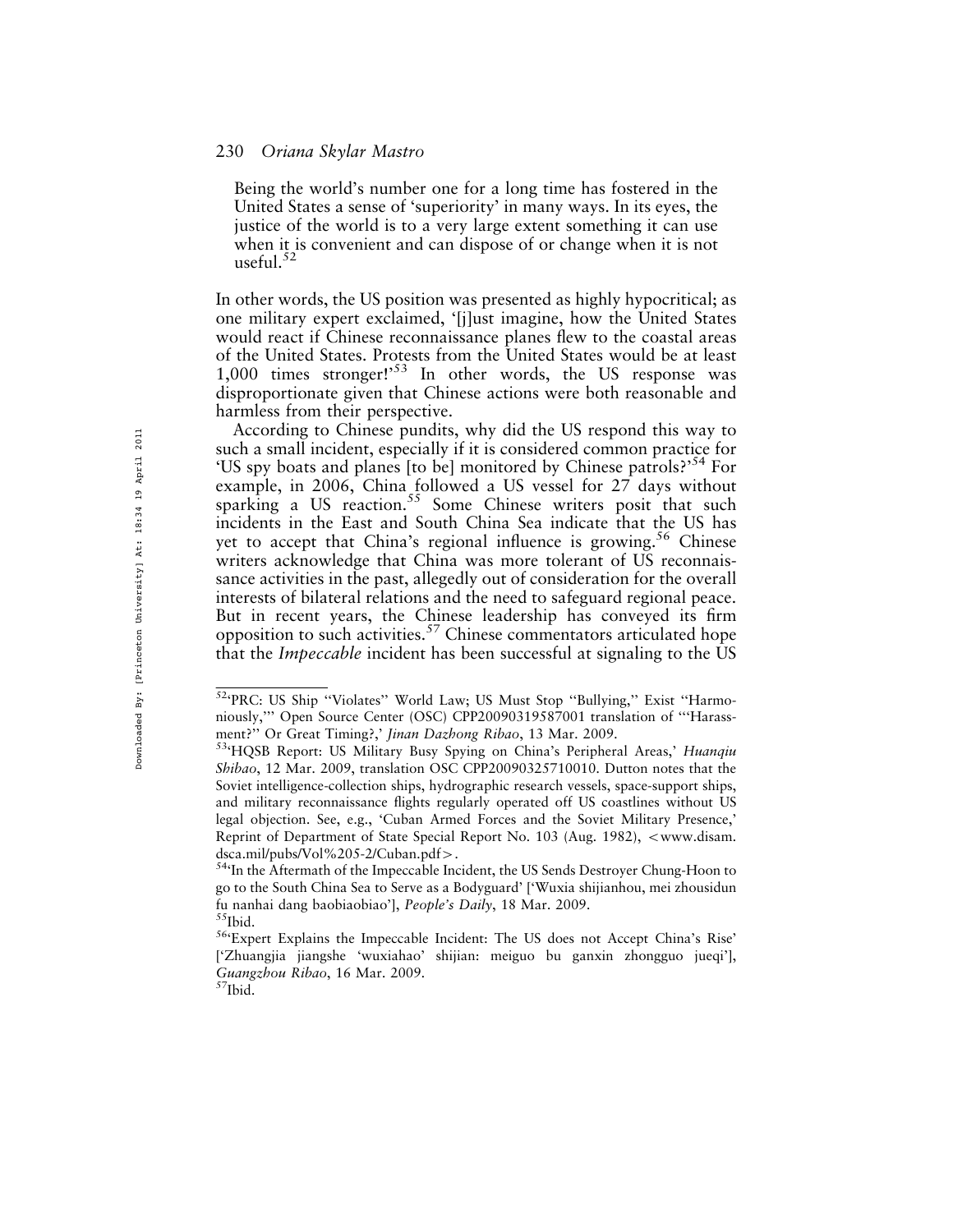that it 'should show fundamental respect for the sovereignty of other countries in state-to-state relations' and that 'no country can encroach upon our [China's] maritime rights and interests.<sup>58</sup>

These statements suggest that the Chinese media campaign was designed to assert its perceived rights and show nationalistic components of society that China was standing up to the United States. The Chinese public is particularly sensitive to infringements on sovereignty due to 'the century of humiliation' in which foreigners stripped the Qing dynasty and its successors of control over much of its territory and economy.<sup>59</sup> As one author argued, if China lets a country infringe on its sovereignty even slightly, then its sovereignty as a whole, and in particular over contested territories, is at stake: sovereignty in the East China Sea, over the Diaoyutai Islands, Spratly Islands, the Paracel Islands, etc., are all connected.<sup>60</sup> Statements like the following abound in Chinese mass communications, which suggest that China may be trying to create a situation in which it can claim in future negotiations with the US that its hands are tied by domestic pressure: $61$ 

But the Americans have forgotten one thing. China is not so easy to bully ... They will not trade with anybody their state sovereignty or national dignity under any circumstances. They are like that on the problem of Tibet; they are like that on the problem of the South China Sea. On matters involving state sovereignty, China does not budge.<sup>62</sup>

Given the nationalist emphasis on the maritime issue, the Chinese leadership is likely to present through the media any US concession on the surveillance issue as evidence of China's rise in relative power vis-a` vis the US. The Chinese were not pleased when the US sent an Arleigh Burke-class Aegis destroyer to the South China Sea three days after the

<sup>&</sup>lt;sup>58</sup>'HQSB Report.'<br><sup>59</sup>See John W. Garver, Foreign Relations of the People's Republic of China (New Jersey: Prentice Hall 1993).

<sup>60&#</sup>x27;US–China Military Exchanges have Thawed, the South China Sea Naval Incident Added Fuel to the Fire' ['Zhongmei junshi jiechu chuxian jiedong, nanhai meijian shijian huoshangjiaoyou'], *Nanfang Daily*, 12 Mar. 2009.<br><sup>61</sup>See Jessica Weiss, 'Powerful Patriots: Nationalism, Diplomacy and the Strategic

Logic of Anti-Foreign Protest,' Unpublished manuscript, <http://weber.ucsd.edu/ $\sim$ 

jweiss/research.html>.<br><sup>62</sup>Emphasis added. See 'PRC: US Ship ''Violates'' World Law; US Must Stop ''Bullying,'' Exist ''Harmoniously,''' OSC CPP20090319587001 translation of "Harassment?" Or Great Timing?,' Jinan Dazhong Ribao, 13 Mar. 2009.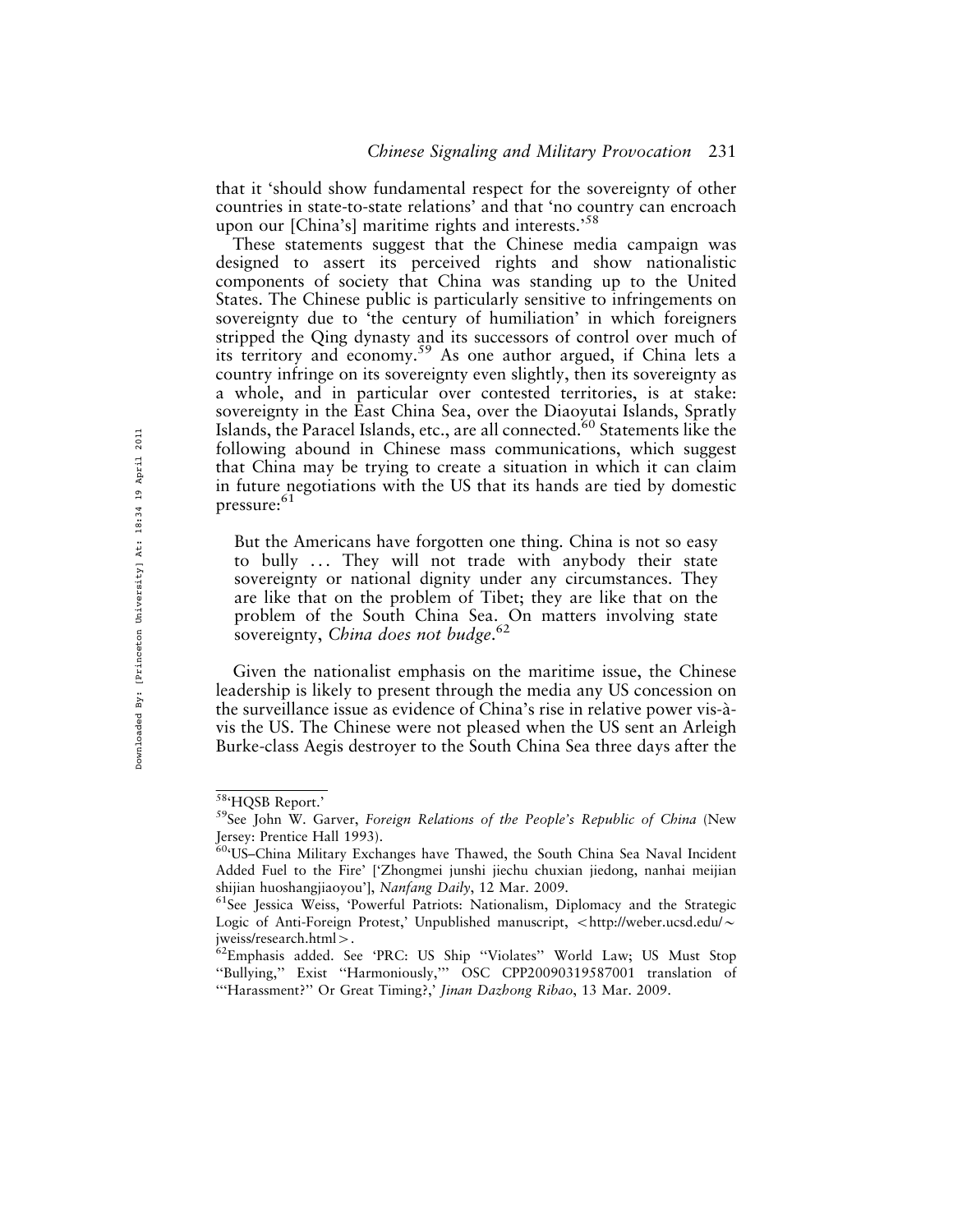Impeccable incident; it was seen as an unnecessary escalation and blow to Chinese pride.<sup>63</sup> The destroyer 'arrogantly and militaristically "escorted" the *Impeccable*, allowing the US spy ship to continue its open spying and reconnaissance activity, secure in the knowledge of strong support ... the 21st century version of the naked colonial gunboat policy.<sup>'64</sup> It is clear from this media content that to some the Impeccable incident was fundamentally about China's desire to be recognized as a world power.<sup>65</sup>

#### China Attempts to Delegitimize the US Message, and Focuses on Civil–Military Strife

China responded to critical US public statements after the incident with an attempt to undermine US legitimacy. The Chinese media disseminated the idea that the US reaction was the product of an internal dispute between US civilian and military leaders. In other words, US actions were presented as being detached from any alleged Chinese provocation, resulting instead from contrasting views among US leaders regarding the implications and nature of China's rise. As the prominent Chinese academic Niu Jun argued, the signals from the US government were inconsistent with those of the US military; observers could not figure out if the intention of the US military [in its response to the Impeccable incident] was to take an overly harsh stance against China or merely to convey its dissatisfaction with the new Obama administration.<sup>66</sup>

According to Chinese media reports, the civilian leadership, in particular Secretary of State Hillary Clinton and President Barack

<sup>63</sup>PLAN officers condemned it as an 'inappropriate reaction.' See 'Pentagon Reaction to Row "Inappropriate," China Daily, 13 Mar. 2009. For a scathing Chinese critique, see 'Why Did the US Navy Dispatch the Chung-Hoon to Escort the Impeccable?' ['Meiguo haijun paichu ''zhongyun'' hao wei ''wuxia'' hao huhang yiyu hewei?'], Sina.com, 12 Mar. 2009.

<sup>64&#</sup>x27;PRC: US Military Must Stop ''Reconnaissance'' on PRC Periphery,' OSC translation.

<sup>65</sup>One article argues that 'Washington should recognize and see clearly the fact that China is growing stronger; especially with this ongoing financial tsunami, which the United States cannot address without China's involvement.' The implication is that the US should give in to China's demands. 'HK Paper Says US Impeccable ''in Chinese Waters'' Based on UN Convention,' OSC CPP20090317710010 translation of 'A Look at the Reasons Behind the Border Incursion by the USNS Impeccable,' Hsiang Kang Shang Pao, 17 Mar. 2009.<br><sup>66</sup>'Media Frenzy Over Impeccable Incident, the US Government and Military Attitudes

are Not in Line with Each Other' ['Meiti richao wuxiahao shijian, mei zhengfu, junfang taidu bu yizhi'], Nanfang Daily, 17 Mar. 2009.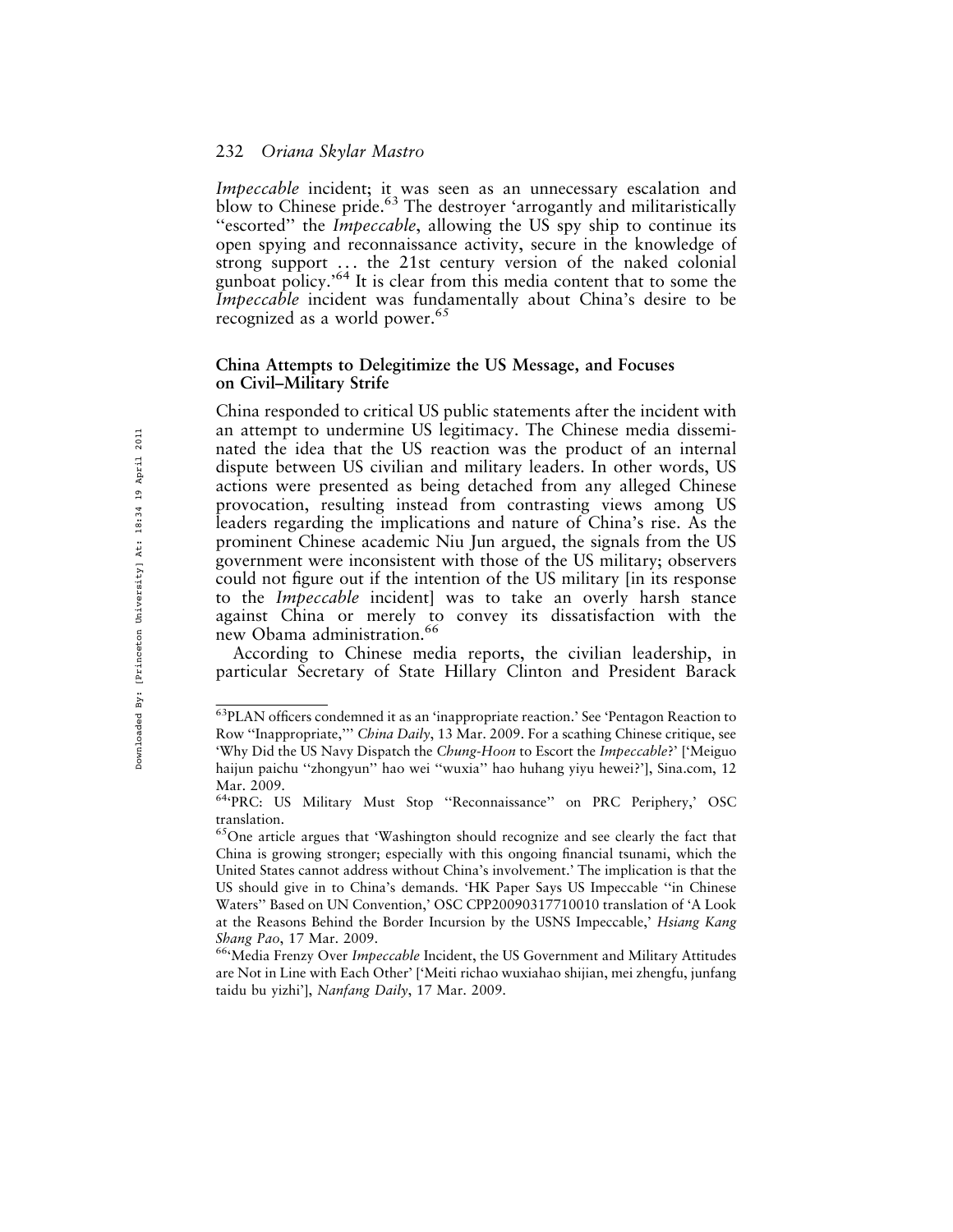Obama, were sending strong positive signals to the Chinese in the week following the incident.<sup>67</sup> These reports cite the fact that on 13 March 2009, less than a week after the incident, President Obama articulated that he was looking forward to meeting with President Hu Jintao at the G20 meeting in London later that month. Furthermore, the *Impeccable* incident was not mentioned in the White House statement following that bilateral meeting. After the 11 March meeting with Chinese Foreign Minister Yang Jiechi, Secretary Clinton briefly addressed the incident: 'I also raised our concerns about the recent incident involving the US Navy ship Impeccable and the PRC vessels in the South China Sea. We both agreed that we should work to ensure that such incidents do not happen again in the future.'68 However, the same day Admiral Michael Mullen criticized China, asserting that Chinese strategic intentions were unclear, the behavior of the Chinese fishing vessels was 'irresponsible,' and that the *Impeccable* had the right to operate in international waters. Articles in the state-controlled Chinese media argued that the inconsistency in the tone of official US statements suggested that the Obama administration and the Pentagon 'are vying for the initiative in US China policy'69 and the US military was not willing to go along with President Obama's China policy.<sup>70</sup> In other words, US reaction to the *Impeccable* incident is seen as the result of the dysfunctional internal dynamics of the US government, not provocative Chinese behavior:

Historically the US has had problems coordinating between agencies. This not only happens when dealing with China, but when dealing with all countries. This situation is not unique. In the case of the Impeccable incident, not only did the various agencies not coordinate well, it is possible that they didn't even try. $71$ 

In conclusion, once the US forced China to go public, China launched a media campaign to undermine the US position, thereby

 $^{67}\text{Ibid.}$  68'Clinton's Remarks After Meeting Chinese Foreign Minister Yang. US State Department, Washington, DC,' 11 Mar. 2009,  $\langle$ www.america.gov $\rangle$ .<br><sup>69</sup>'Sino-US South China Sea Incident is a Foreign Policy Scheme of the Hawkish US

Military' ['Zhongmei nanhai duizhi shijian xi meijun yingpai cehua de waijiao yinmou'], *Xinmin Weekly*, 25 Mar. 2009.<br><sup>70</sup>'Media Frenzy Over *Impeccable* Incident, the US Government and Military Attitudes

are Not in Line with Each Other' ['Meiti richao wuxiahao shijian, mei zhengfu, junfang taidu bu yizhi'], *Nanfang Daily*, 17 Mar. 2009.<br><sup>71</sup>Ibid.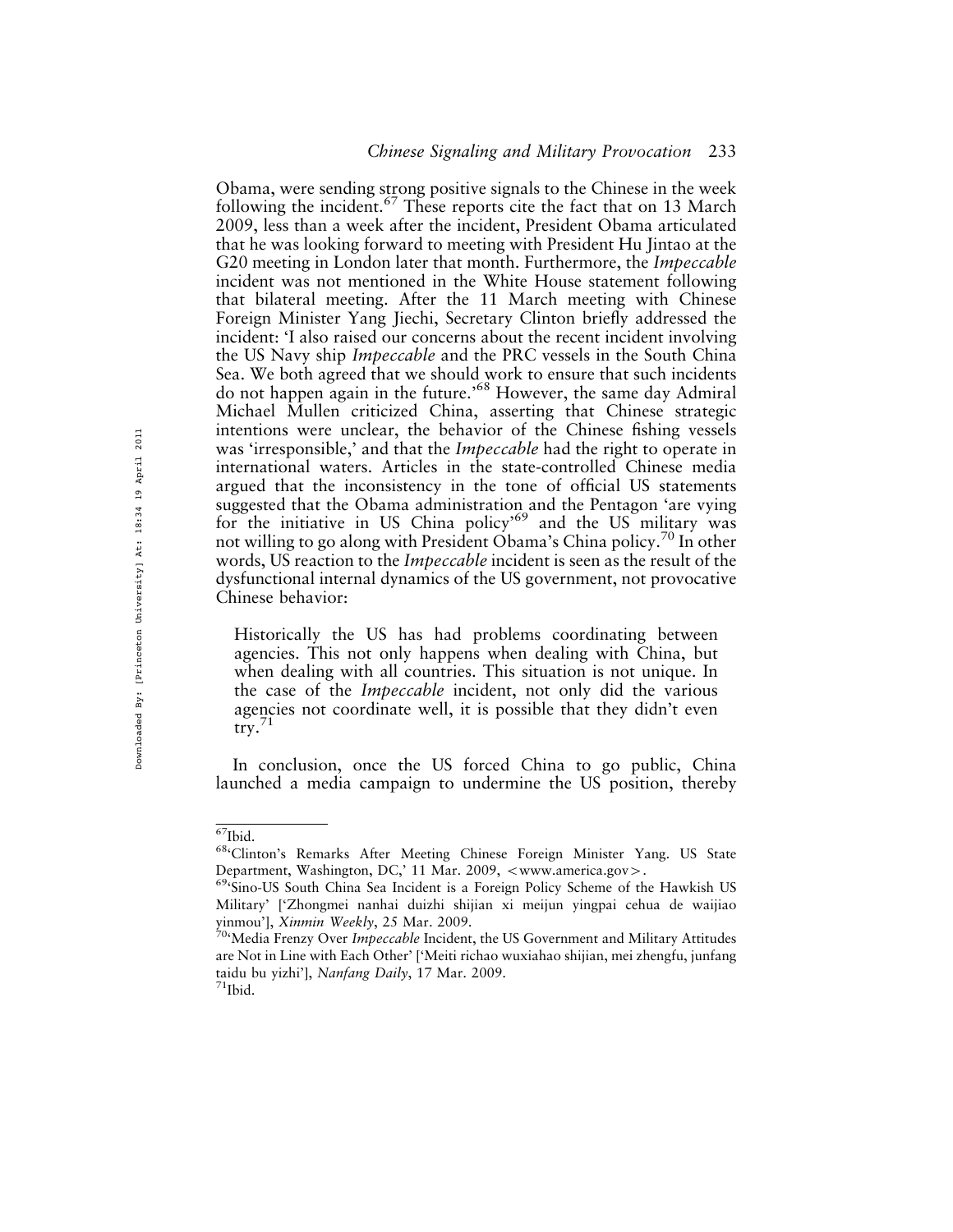heading off any potential backlash from the nationalistic element of Chinese society that might have reacted strongly to US public criticism of China. Complaints in the Chinese media that the US was 'making a big deal out of nothing,' mostly notably expressed by Chinese Navy Deputy Political Commissar Wu Huayang, further suggest Chinese leaders would have preferred to keep the incident at sea private.<sup>72</sup> By making grand statements about never backing down, Chinese leaders may also have hoped to signal to the US its continued dedication to its coercive diplomacy strategy even if forced to do so in the public sphere.

#### China's Choice of Rhetoric: Why Go Legal?

The last aspect of Chinese coercive diplomacy that merits examination is why Chinese leaders chose to challenge the US on predominantly legal grounds. Because of China's legal rhetoric, past research designed to address the Impeccable incident has narrowly focused on the two countries' conflicting interpretations of international maritime law and China's attempt to reshape the legal regime as it applies to the littoral zone under UNCLOS.<sup>73</sup> Specifically, Chinese domestic law attempts to extend more state power over one's EEZ than international law allows by including jurisdiction over hydrographic surveys, military surveys, and intelligence gathering.<sup>74</sup> After the *Impeccable* incident, statedirected Chinese media latched onto these contrasting interpretations of UNCLOS, clarifying that China was not challenging the convention as it interpreted it and US activities were illegal.<sup>75</sup> Here is an example of how China couched the surveillance issue in broad, legal terms:

<sup>72&#</sup>x27;Naval Ship Unauthorized in South China Sea, Like the Pot Calling the Kettle Black' ['Meijian shanchuang nanhai bing eren xian gaozhuang'], Nanfang Daily, 11 Mar. 2009.

 $73$ See China Security 5/2 (Spring 2009) for three major articles discussing the Chinese and US legal positions. On legality issues, see also Pedrozo, 'Close Encounters at Sea'; Odom, 'The True ''Lies'' of the Impeccable Incident'. Unless noted otherwise, all information in this paragraph comes from James Kraska, 'Sovereignty at Sea.' Survival 51/3 (2009), 13–18.

<sup>&</sup>lt;sup>74</sup>For the details of the legal positions, see Law of the People's Republic of China on the Exclusive Economic Zone and the Continental Shelf, 26 June 1998; United Nations Convention on the Law of the Sea, <www.un.org/Depts/los/convention\_agreements/ texts/unclos/closindx.htm >; China's Statement upon Ratification, <www.un.org/Depts/ los/convention\_agreements/convention\_declarations.htm#China%20Upon%20ratifica tion4. For a thorough analysis, see Dutton 'Testimony before the US–China Economic and Security Review Commission.'

<sup>75</sup>For China's interpretation of UNCLOS, see ibid.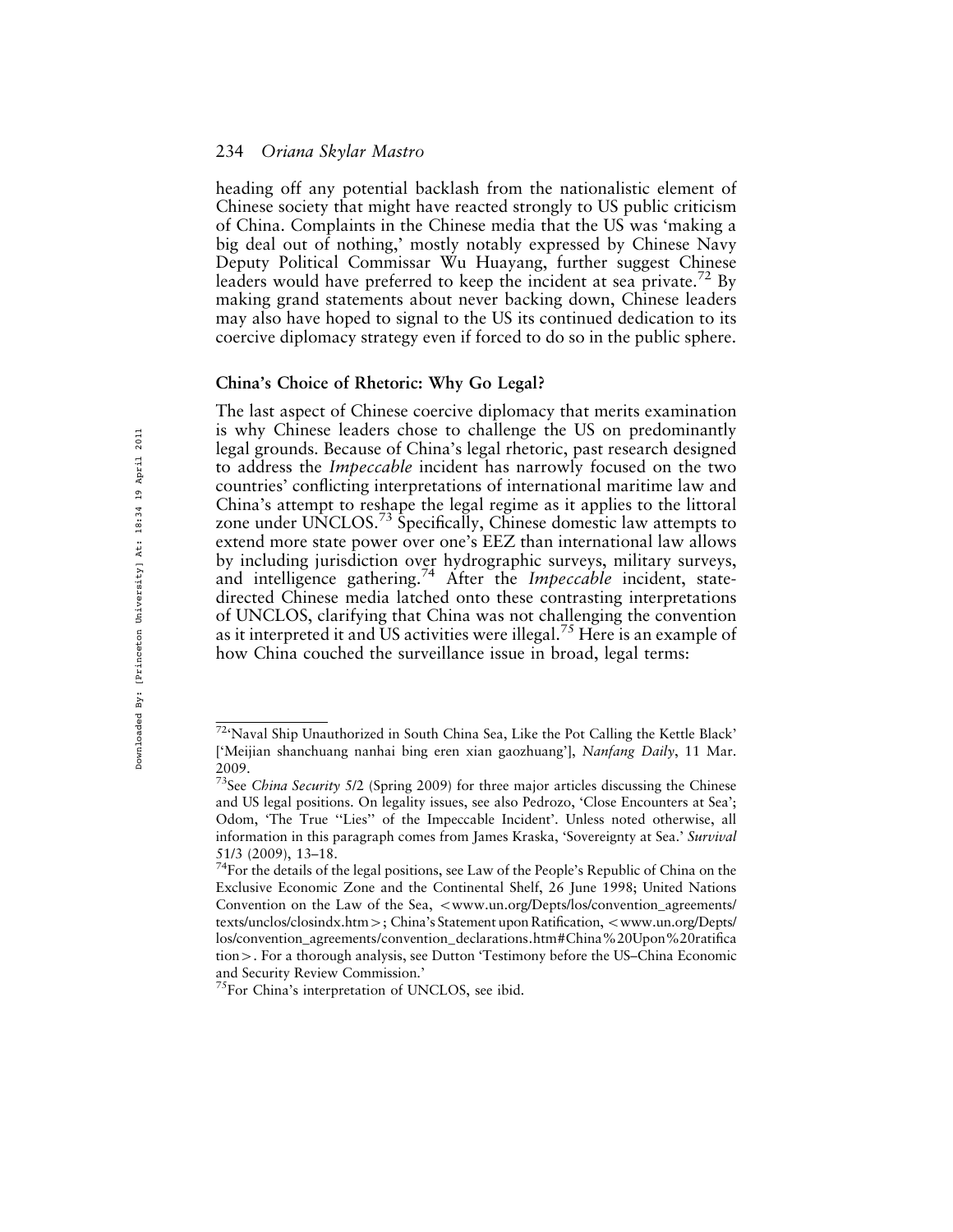International law allows the US to conduct surveillance in the high seas. The issue is whether the EEZ constitutes the high seas. Many states signed off on an agreement in the 1970s that said that even though EEZ is not considered the same as national territory, countries still have rights in this area. In order to protect its military intelligence gathering resources in the world, the US refuses to recognize other countries' EEZ, it is not a signatory of the agreement . . . If the US acknowledges China's EEZ rights, then this extends to all countries and their ability to gather economic intel is extremely limited. China needs to protect its classified military information and is justified under international law to prevent US intel gathering activities. China is determined to do so, and it has demonstrated more than ever its determination.

In a prominent southern China communist party newspaper, Major General Luo Yuan compared the Impeccable incident to the 2001 EP-3 incident, arguing that the US legal argument supporting surveillance operations is weak in both cases; Chinese boats and law enforcement vessels were in common waters within China's EEZ, and according to international law they had the right of passage. $^{77}$ 

Though presented as an EEZ issue, statements in the Chinese media reveal that the fundamental issue is US surveillance activities. In response to a question about the US claim that the Chinese vessels harassed the *Impeccable*, Major General Luo Yuan replied:

This is just a reflection of their hegemonic nature. After all, [the US] comes into our littoral waters and even breaks into our special economic zone, [they say they] are conducting maritime exploration, but really [they] are conducting military surveillance, we tried to get them out. It is completely in accordance with international law and our legal provisions to exercise our rights in this manner. $^{78}$ 

<sup>76&#</sup>x27;Expert Explains the Impeccable Incident: The US does not Accept China's Rise' ['Zhuangjia jiangshe 'wuxiahao' shijian: meiguo bu ganxin zhongguo jueqi'], Guangzhou Ribao, 16 Mar. 2009.<br><sup>77</sup>'US–China Military Exchanges have Thawed, the South China Sea Naval Incident

Added Fuel to the Fire' ['Zhongmei junshi jiechu chuxian jiedong, nanhai meijian shijian huoshangjiaoyou'], Nanfang Daily, 12 Mar. 2009; 'Naval Ship Unauthorized in South China Sea, Like the Pot Calling the Kettle Black' ['Meijian shanchuang nanhai bing eren xian gaozhuang'], Nanfang Daily, 11 Mar. 2009.<br><sup>78</sup>Ibid. This quote moves away from earlier denials that the Chinese actions were

ordered from the top.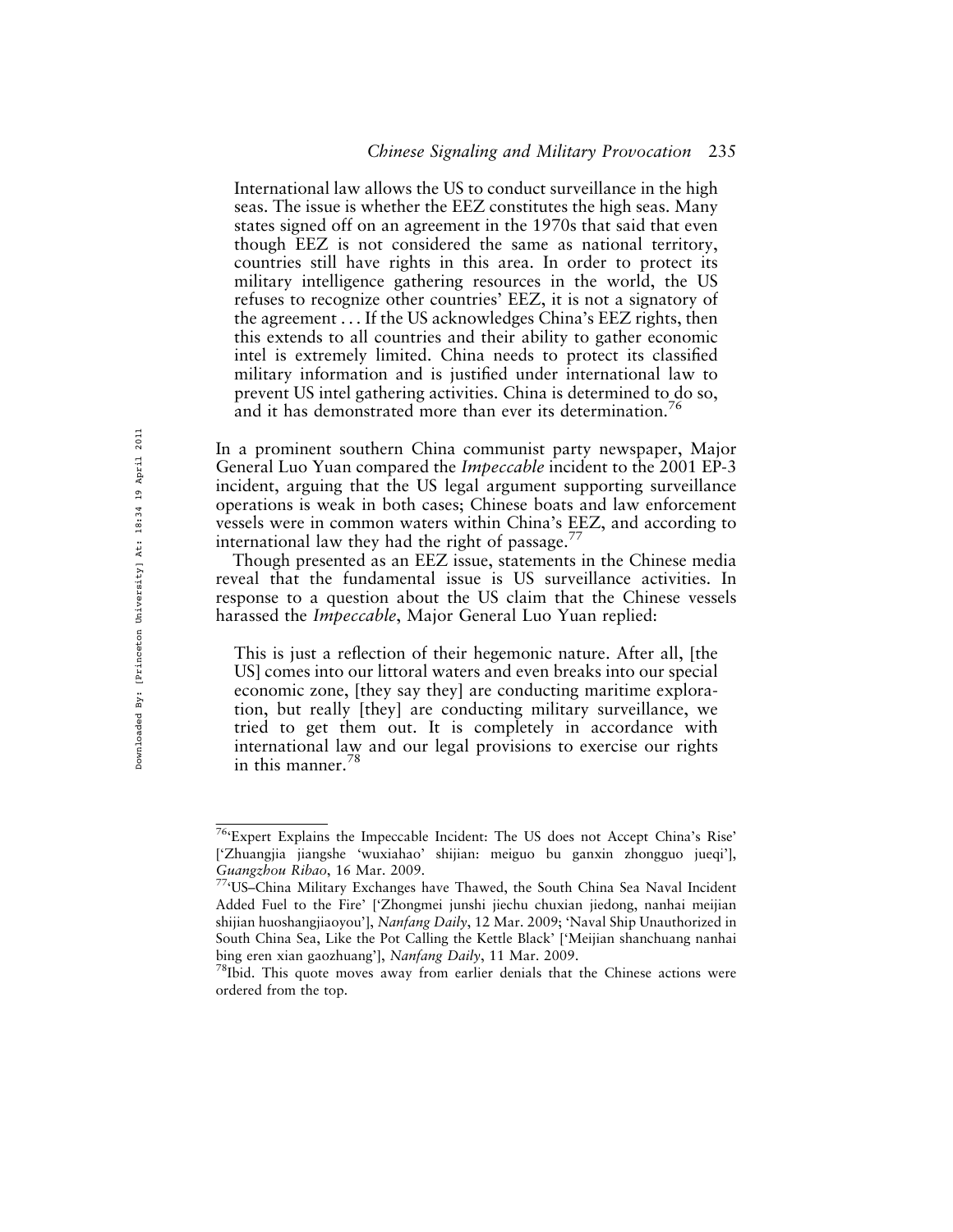The Chinese public was consistently told that the USNS Impeccable's activities in the South China Sea were harmful to Chinese national security because the *Impeccable* was a known spy ship monitoring Chinese submarines based on Hainan.79 Vice Admiral Jin Mao, the former Vice Commander of the PLAN, commented to the China Daily. 'What was the ship [the *Impeccable*] doing? Anyone with eyes can see, and our navy can see even more clearly.'<sup>80</sup> In response to questioning by foreign media about this, Jin replied, 'Go and ask the Americans, ask their embassy. Ask their officials what their ship was doing in Chinese waters.<sup>81</sup> One journalist writes that the US admitted that the *Impeccable* tracks submarines and conducts reconnaissance to deal with the Chinese submarine threat; the US is interested in the Hainan area because it wants to use underwater reconnaissance to decipher the routes of Chinese submarines.<sup>82</sup> According to this article, the US is specifically interested in learning about Chinese communications and radar installations,<sup>83</sup> as well as the strength, deployment schedules, activities, capabilities, and training of China's submarines.<sup>84</sup>

Why would China choose to present the issue in broad legal terms when it is primarily concerned about US surveillance operations? In his seminal work on coercive diplomacy, Alexander George argues that the relationship between level of demand and probability of compliance is linear; the more that is demanded, the less likely a state will give in. This is not only due to the material loss a state may incur from capitulating, but also to the substantial political and psychological costs

<sup>79&#</sup>x27;Expert Explains the Impeccable Incident: The US does not Accept China's Rise' ['Zhuangjia jiangshe 'wuxiahao' shijian: meiguo bu ganxin zhongguo jueqi'], Guangzhou Ribao, 16 Mar. 2009; 'PRC: ZTS Article Says US Spy Ship Monitors PRC Nuclear Submarines in South China Sea,' World News Connection, translation of 'US Spy Ship Monitors Chinese Nuclear Submarines,' Zhongguo Tongxunshe, 14 Mar. 2009; 'Naval Ship Unauthorized in South China Sea, Like the Pot Calling the Kettle Black' ['Meijian shanchuang nanhai bing eren xian gaozhuang'], Nanfang Daily, 11 Mar. 2009; 'The Impeccable Incident Uncovers the Inner Workings of the US Spy Ship, Naval Command Operations' ['Wuxiahao Shijian jie Meijiandie Chuan Neimu Haijun

silingbu caozong'], *Beijing Evening Post*, 15 Mar. 2009.<br><sup>80</sup>'Top Military Officers Lash Out at US Espionage,' China Daily, 11 Mar. 2009.<br><sup>81</sup>Ibid. <sup>82</sup>'The Impeccable Incident Uncovers the Inner Workings of the US Spy Sh

Command Operations' ['Wuxiahao Shijian jie Meijiandie Chuan Neimu Haijun silingbu caozong'], *Beijing Evening Post*, 15 Mar. 2009.'<br><sup>83</sup>Ibid. 84<sup>4</sup>PRC: ZTS Article Says US Spy Ship Monitors PRC Nuclear Submarines in South

China Sea,' World News Connection, translation of 'US Spy Ship Monitors Chinese Nuclear Submarines,' Zhongguo Tongxunshe, 14 Mar. 2009.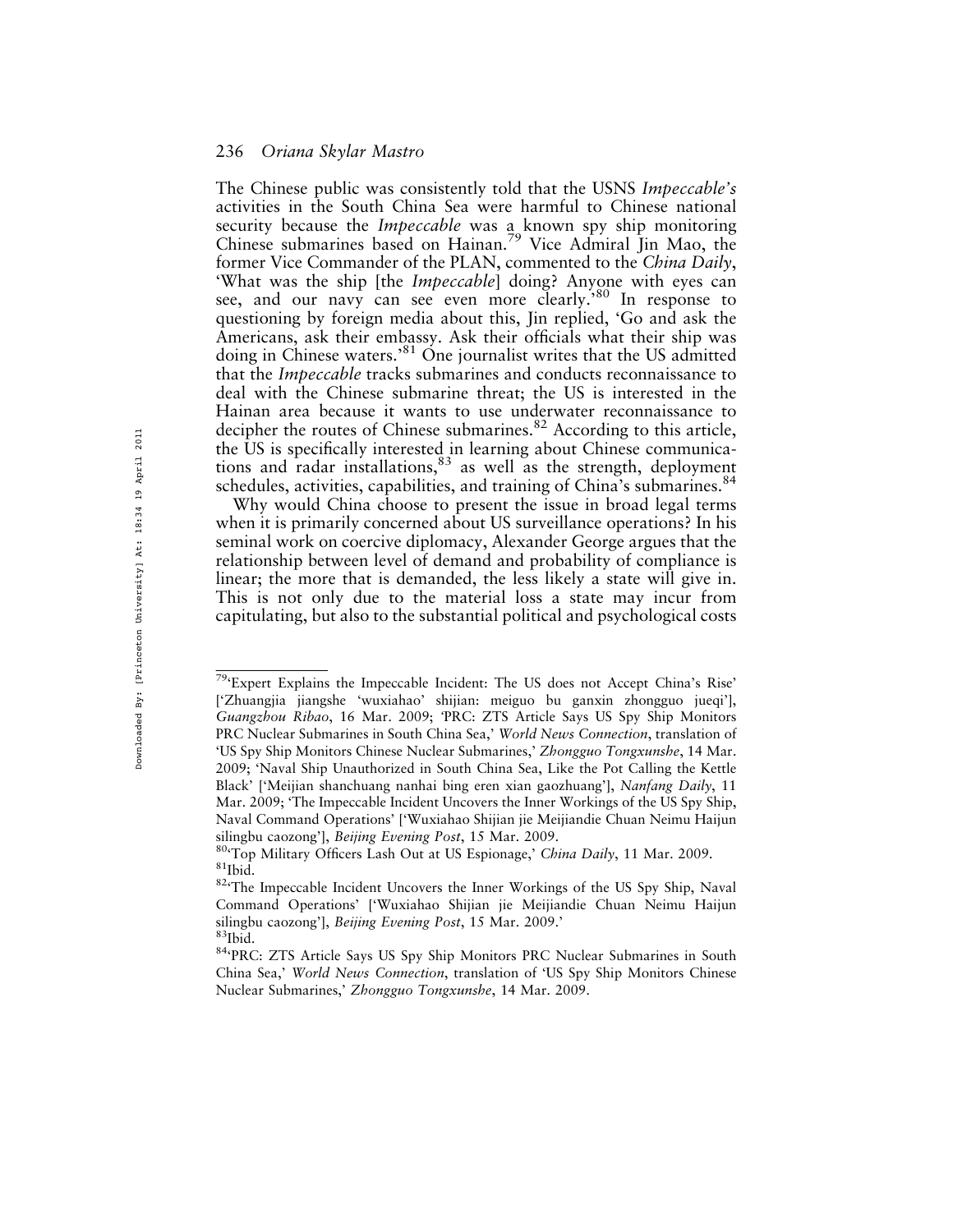to visible compliance.<sup>85</sup> Much more is at stake for the United States if it concedes to China's position on UNCLOS. First, China currently claims nearly the entire East and South China Sea as its historic waters and EEZ.<sup>86</sup> If China proves successful at changing the interpretation of maritime law such that the EEZ becomes akin to territorial waters, the US will be unable to conduct operations vital to US national security in over one-third of the world's oceans; 'freedom of navigation near the shore will be diminished, impairing naval and air operations and diminishing power-projection and forced-entry capabilities of amphibious forces.'<sup>87</sup> Politically, US acquiescence to Chinese coercive diplomacy could increase anxiety among US allies and strategic partners, leading to Asian policy changes that could undermine regional stability.

The findings of the media analysis suggest that China chose to couch the issue in broad legal terms in direct response to US official statements criticizing China's actions as illegal, irresponsible, and belligerent. For example, a statement made at a Pentagon press conference on 11 March demonstrates how the US initially addressed the issue in legal terms:

We believe firmly that what that naval ship was doing in those international waters is not only fully consistent with international law, it is common practice. And we hope that the Chinese would behave in a similar way, that is, according to international law . . . hopefully we can put this incident behind us quickly, and operate safely in the future without fear of any repeats of incidents such as this one.<sup>89</sup>

The key point is that China did not chose to address the issue internationally or challenge US interpretations of UNCLOS publicly and actively until after the Impeccable incident occurred and was publicized. This suggests that China would have preferred to keep the issue private and focus on the narrower issue of surveillance but US official statements challenging the legality of Chinese actions put China on the defensive. The third message presented in the media, that the US

<sup>&</sup>lt;sup>85</sup>George, For*ceful Persuasion*.<br><sup>86</sup>Kraska, 'Sovereignty at Sea'.<br><sup>87</sup>Ibid. 88Even if US regional maritime presence is not reduced, but just shifted to different zones, US concessions in the face of Chinese coercive diplomacy would still cause anxiety in the hearts of US allies about US willingness to absorb costs to stay active in the region and protect allies' interests.

<sup>89&#</sup>x27;DoD News Briefing with Geoff Morrell from the Pentagon,' 11 Mar. 2009.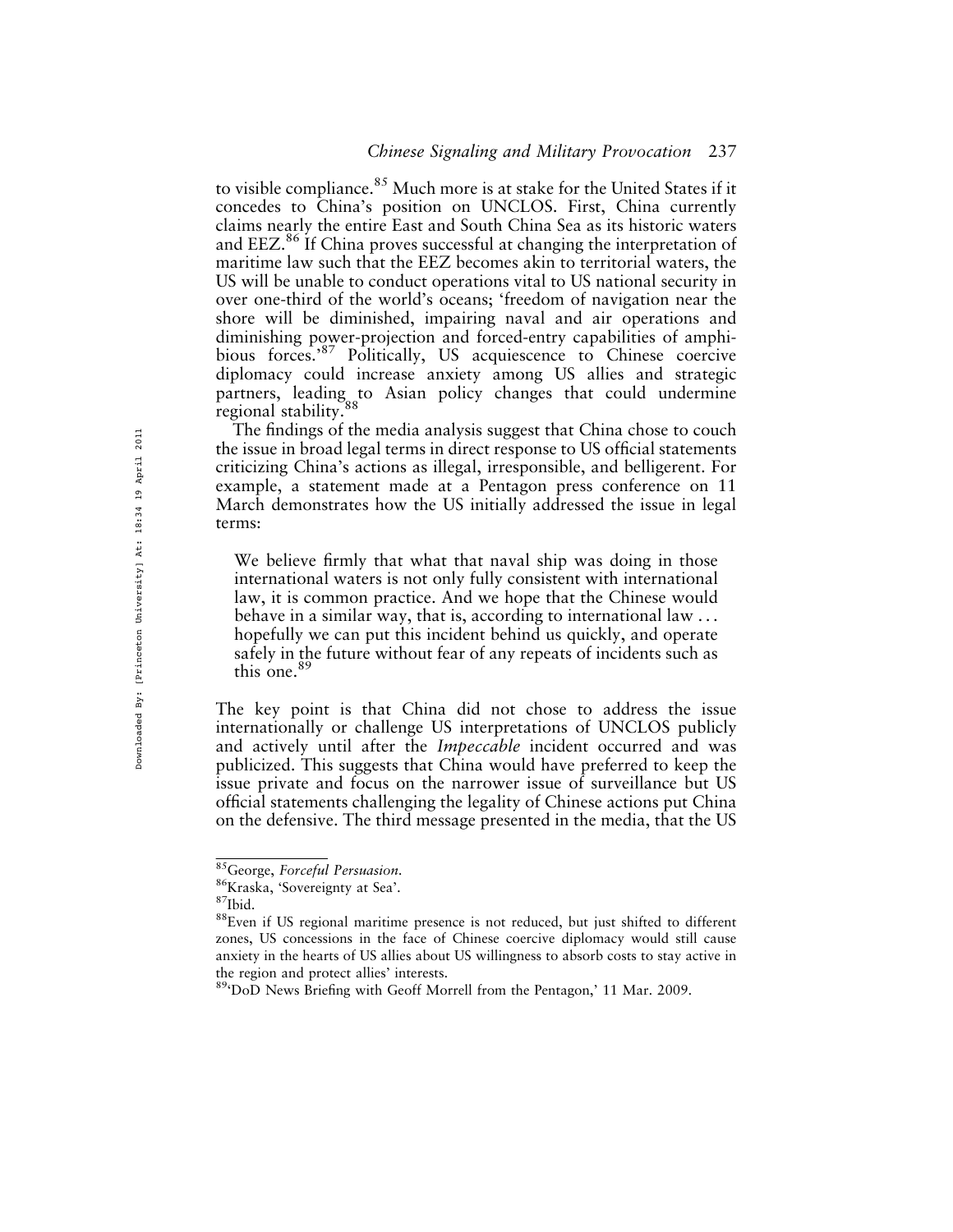position is based on hegemonic rather than legal interests, was most likely designed to directly counter the US accusation that China had violated international law. As one commentator articulates:

[The US] prefers customary international law because it is based on precedent, which protects their maritime hegemony. US customary international law only has the distinction between territorial waters and high seas; it does not have the UNCLOS categories of EEZ or waters next to territorial waters. When in the EEZ, a country can only sail if socially and environmentally conscious. But US spy activities violate this by threatening Chinese security.<sup>90</sup>

China may also have stressed the legal component of the incident to construct a shared understanding about the legitimacy of its position and the unlawful nature of US maritime activities in the region. By shifting the status quo interpretation of UNCLOS, China would be able to present its coercive diplomatic tactics against the United States as legitimate. China would benefit politically by arguing that US use of power is hegemonic, aggressive, and ignores coastal state sovereignty concerns, whereas Chinese use was peaceful, defensive, and respectful of sovereignty in that it feeds into the larger narrative of China's peaceful development.<sup>91</sup> This may allow China to avoid international backlash and criticism for being a revisionist power, while simultaneously signaling to the US that it is dedicated to the use of coercive diplomacy. Furthermore, if China were able to impose or convince others in the international community to adopt China's interpretation of EEZ rights, then its statements and actions in the South China Sea would be seen as deterrence, which is designed to prevent changes in the status quo, instead of compellence, which is designed to change the status quo. This may facilitate China's strategy of pressuring the US to reduce its presence in the South China Sea while simultaneously reassuring its neighbors of its peaceful intentions.

#### Implications for US Policy: Lessons Learned?

What insights do the tactics, reactions, and rhetoric China employed in the Impeccable incident and its aftermath provide into China's strategy? China's decision to harass a US naval ship, launch a

<sup>90&#</sup>x27;Sino-US South China Sea Incident is a Foreign Policy Scheme of the Hawkish US Military' ['Zhongmei nanhai duizhi shijian xi meijun yingpai cehua de waijiao yinmou'], *Xinmin Weekly*, 25 Mar. 2009.<br><sup>91</sup>I would like to thank an anonymous reviewer for clarifying this point.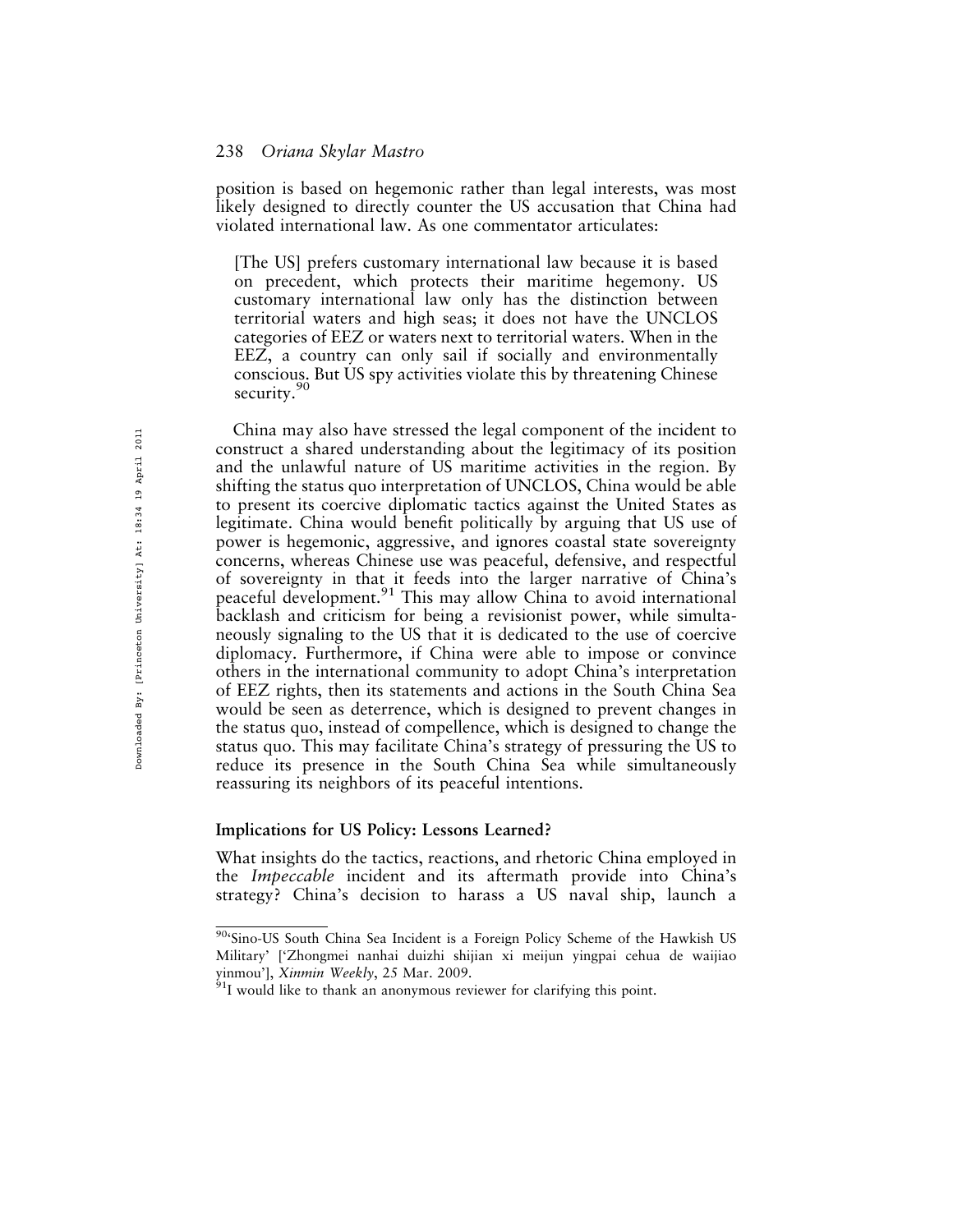subsequent media campaign, and publicly couch its demands within a broader, international legal framework, can be difficult to understand. Recent work on the Impeccable incident failed to explain Chinese behavior because it focused solely on differing Chinese and US interpretations of international maritime law.<sup>92</sup> The importance of the incident and its aftermath, I argue, goes beyond legal interpretations and should be analyzed within the broader context of Chinese coercive diplomacy, a set of actions designed to compel the US to change its surveillance policies. Armed with that understanding, it is now easier to analyze the effectiveness of the US response to China's strategy, and how the US could better counter future Chinese coercive diplomatic efforts.

One main point to take away for US policymakers is that if the United States wants to reduce the incentives for China to pursue coercive diplomatic tactics, it would be unproductive to focus solely on the safety issues associated with Chinese aggression in the South China Sea. The Pentagon most likely leveraged the Impeccable incident to clearly explain to the Chinese leadership that military provocation at sea is dangerous and can lead to unintended escalation of conflict. But the analysis of China's choice of tactic demonstrates that the introduction of risk is what makes it a compelling strategy for China because it increases the costs of standing firm for the US. Furthermore, US appeals for safety clearly did not make a deep impact given that a similar incident occurred one month later with the USNS Victorious.<sup>93</sup>

This analysis suggests that the US may be able to affect Chinese strategic calculations with respect to future incidents by credibly *threatening* to go public the next time China acts in an assertive manner at sea; this may serve to mitigate any future incidents or even convince China that engaging in coercive diplomacy is not the best way to protect its interests. The fact that China changed signaling strategies from private military provocation to public verbal threats after the US publicized the incident suggests that different signaling strategies are preferable under certain conditions. In order for US strategists to better leverage this difference, research needs to focus on identifying the conditions under which states prefer some coercive tactics to others.

In addition, official US statements in the future need to challenge Chinese assertions that China's position has a legal basis, whereas the

 $92$ See China Security 5/2, (Spring 2009) for three articles discussing the Chinese and US legal positions. Other examples include Pedrozo, 'Close Encounters at Sea'; Odom, 'The True "Lies" of the Impeccable Incident'; Kraska, 'Sovereignty at Sea'; Dutton, 'Testimony before the United States Senate Foreign Relations Committee.'

<sup>93&</sup>lt;sup>c</sup>New Incident between China, US: Pentagon,' AFP, 5 May 2009.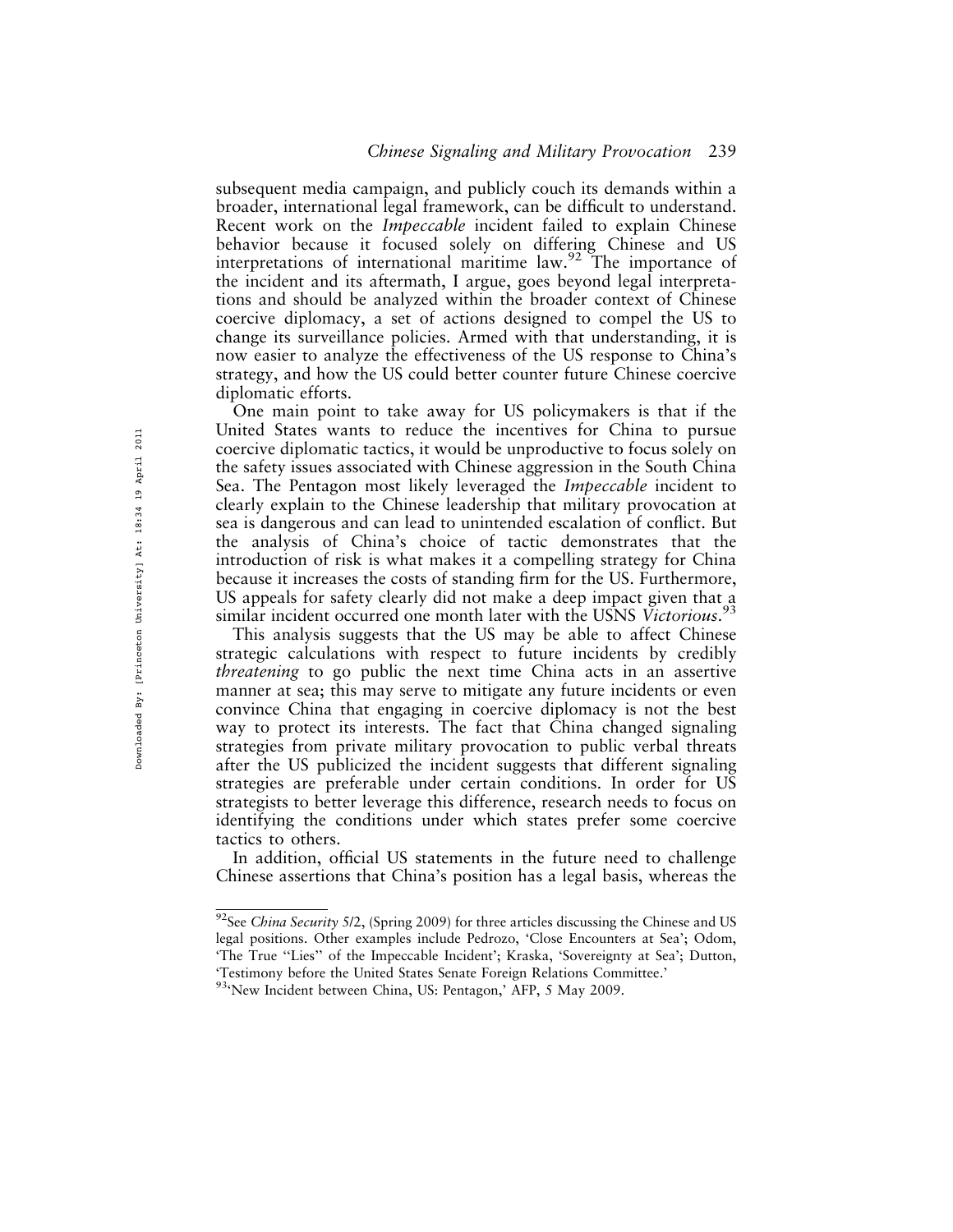US position is merely derived from its hegemonic interests. The US should encourage all countries that value its position on international maritime law or just want to discourage Chinese assertiveness in the South China Sea to openly support the US position. According to the Department of Defense Maritime Claims Reference Manual, of the 150 states with maritime claims, 127 states recognize the right of all states to undertake military activities in the EEZ and only 22 side with China by making some form of claim to regulate foreign military activities in their EEZ.<sup>94</sup> Joint statements made with Asian leaders and with leaders of developing countries supporting the US interpretation of EEZ rights would weaken China's argument that the US position hurts the interests of the less powerful. Moreover, China tends to cooperate more with broad international efforts than with unilateral US efforts.<sup>95</sup> The US should consider addressing China's position on UNCLOS and related provocative behavior in multilateral forums such as the United Nations and encouraging regional allies to bring up the issue through regional institutions such as ASEAN. In that regard, the Obama administration's recent offer to facilitate multilateral talks between China and its Southeast Asian neighbors about the territorial status of islands in the South China Sea is a step in the right direction.<sup>96</sup>

Last, even though China presented its position in legal terms to counter and undermine the US and avoid international backlash, the main goal of Chinese coercive diplomacy is to compel the US to stop conducting surveillance activities near sensitive military areas. A review of Chinese writings reveal that it is displeased with US intelligence gathering more generally, even when the platforms are not located in China's claimed  $EEZ<sup>97</sup>$  However, there are long-term implications of any US concessions on this issue. Yielding to pressure may affect China's future expectations of the effectiveness of the use of military provocation vis-à-vis the US,

<sup>&</sup>lt;sup>94</sup>Cited by Dutton, 'Testimony before the China Economic and Security Review Commission.'

<sup>&</sup>lt;sup>95</sup>For more on this point, see Elizabeth Economy and Michel C. Oksenberg (eds), China Joins the World: Progress and Prospects (New York: Council on Foreign Relations P 1999).

<sup>&</sup>lt;sup>96</sup>'Offering to Aid Talks, US Challenges China on Disputed Islands,' New York Times, 24 June 2010.

 $97$ The following are particularly informative articles about Chinese views on the use of space assets in warfare from a journal published by the Academy of Military Science, Zhongguo Junshi Kexue; Chang Xianqi, 'Space Strategy and National Security' ['Kongjian zhanlue yu guojia anquan'], Zhongguo Junshi Kexue 1 (2002), 12; Feng Shuxing and Cui Yang, 'The Space Strategies of the United States and Russia' ['Mei e kongjian zhanlue chutan'], Zhongguo Junshi Kexue 1 (2002), 45; Zhang Zhiwei and Feng Chuanjiang, 'Views on Future Air-Space Operations' ['Shixi weilai kongtian yiti zuozhan'], Zhongguo Junshi Kexue, 2 (2006), 52.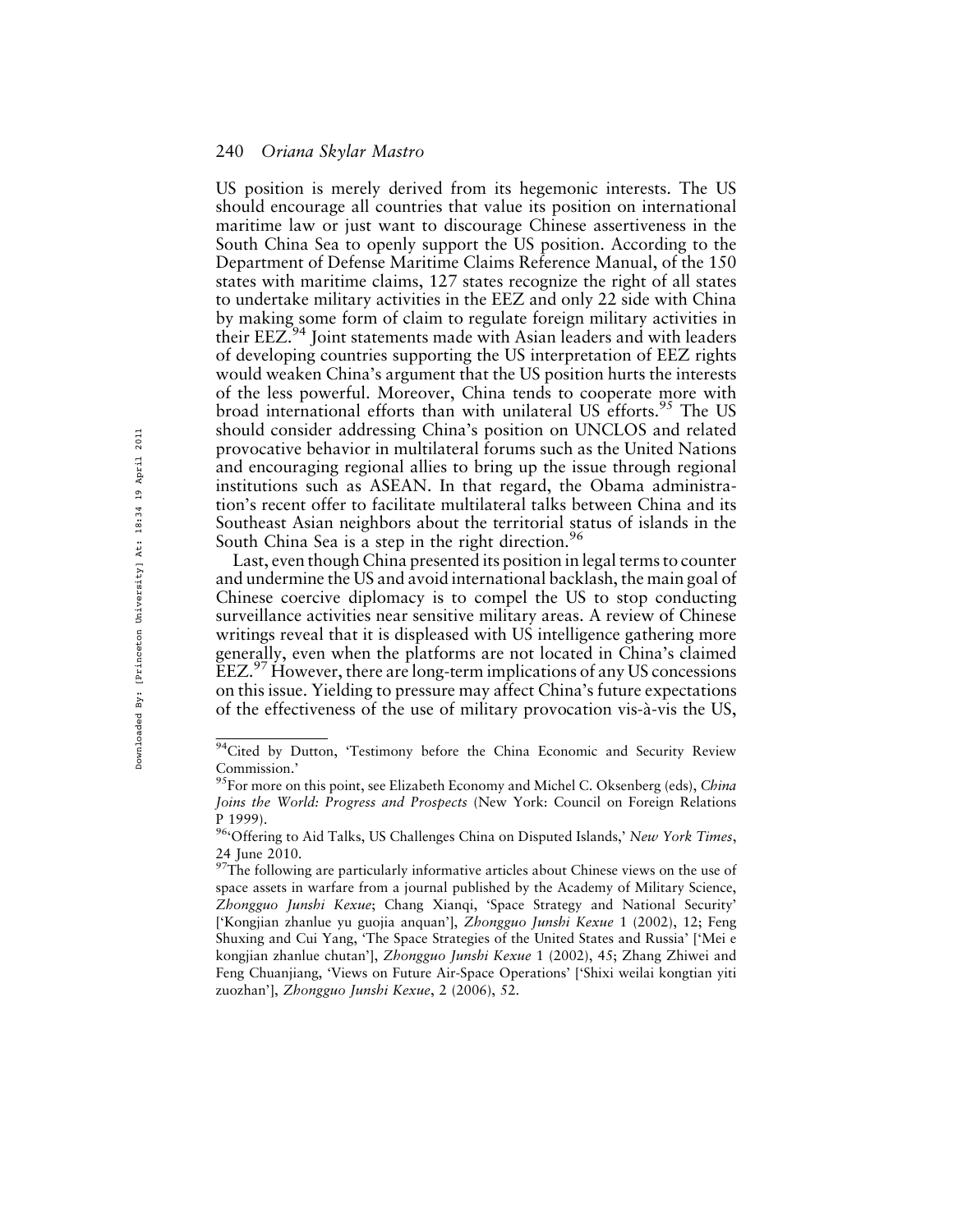which may lead to increases in bilateral tensions and threats to regional security. In the words of Schelling, 'to yield may be to signal that one can be expected to yield.<sup>98</sup> Furthermore, the regional allies and strategic partners that are hedging their bets against the possibility of US disengagement from the region may interpret compliance with Chinese demands as a lack of US resolve. This would affect the strategic calculations of regional players, especially on how to prioritize their relationships with the US and China.<sup>99</sup> Concessions also give legitimacy to China's EEZ position and potentially to some of China's territorial claims, which would shift the status quo in a way that is harmful to regional stability. According to Peter Dutton, 'China's efforts to alter the balance of maritime rights are part of its overall anti-access strategy, and could have an impact on the perceived legitimacy of US operations in the region, especially in times of crisis.<sup>'100</sup> To avoid this, the US needs to maintain its commitment to a strong regional presence and the preservation of freedom of the sea.

This is not to say that the US should refuse any compromise on the issue of surveillance operations. If the Obama administration weighs the costs and benefits of surveillance in certain areas and decides on a more flexible position, the US should consider making this adjustment at a later date. If the US ceases or decreases the frequency of surveillance activities now, it could signal to the Chinese that the US backs down to confrontation, which would further solidify their view that the US is averse to conflict. The possible costs of this particular Chinese miscalculation are prohibitively high. For this reason alone, it is critical that US leaders adjust their estimates of Chinese resolve and adopt a counterstrategy that allows the US to successfully communicate its own. The insight this exploration of coercive diplomacy theory has provided into current affairs is hopefully a step in the right direction.

<sup>&</sup>lt;sup>98</sup>Schelling, Arms and Influence, 118.<br><sup>99</sup>For an excellent study on the strategic calculus of regional players on China's rise, see Evelyn Goh, Meeting the China Challenge: The US in Southeast Asian Regional Security Strategies (Washington DC: East-West Center 2005); Robert S. Ross, 'Balance of Power Politics and the Rise of China: Accommodation and Balancing in East Asia,' Security Studies 15/3 (2006), 355–95.<br><sup>100</sup>Dutton, 'Testimony before the US-China Economic and Security Review Commis-

sion.' For more on China's anti-access strategy and recommendations for the US, see Oriana Skylar Mastro, 'Testimony before the US–China Economic and Security Review Commission, Hearing on China's Active Defense Strategy and its Regional Impact, 27 Jan. 2011.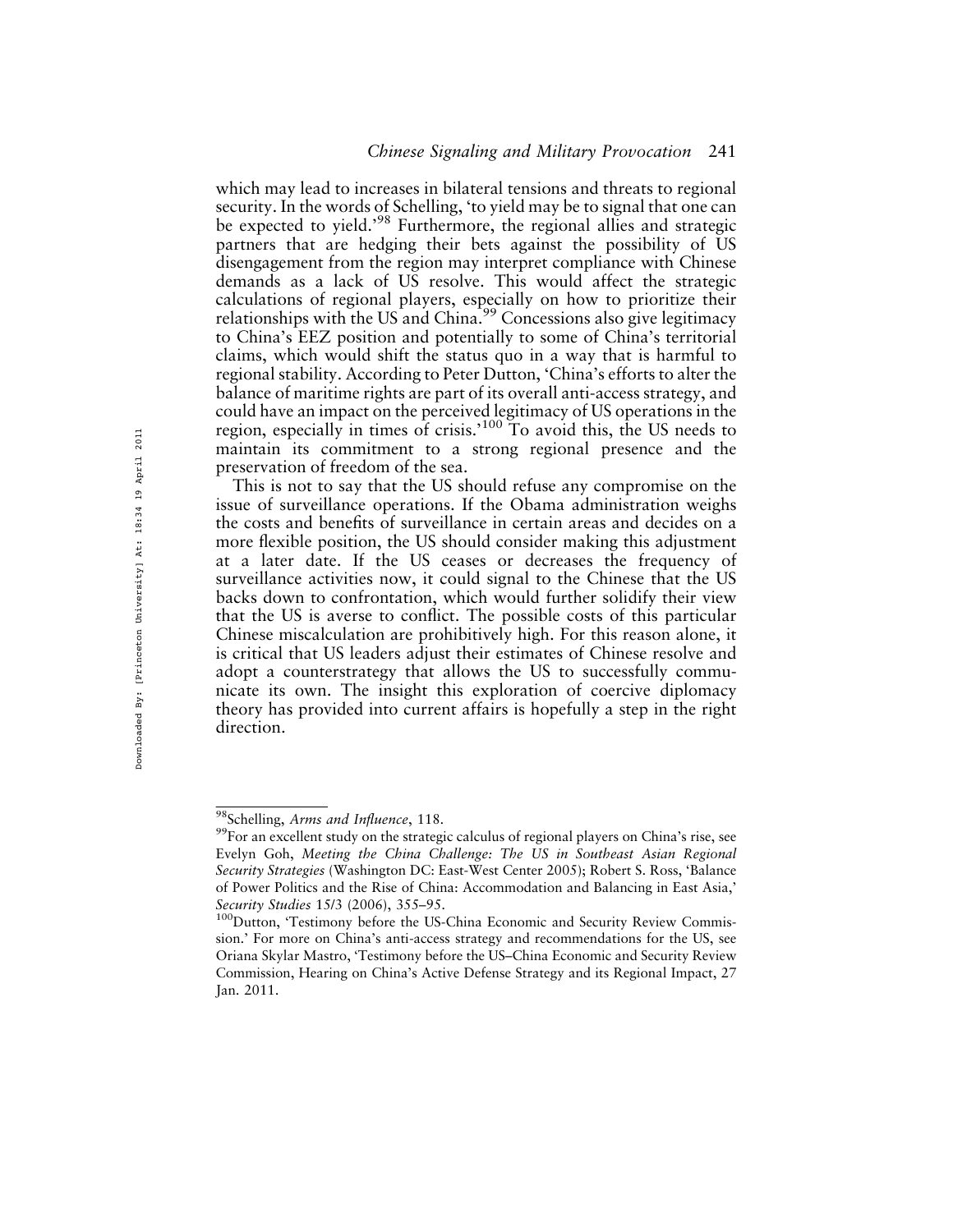#### Acknowledgments

The author would like to thank Thomas Christensen, David Dorman, Bonnie Glaser, Keren Yarhi-Milo, Andrew Erickson and an anonymous reviewer for their comments on earlier drafts.

#### Bibliography

- Burles, Mark, and Abram N. Shulsky, Patterns in China's Use of Force from History and Doctrinal Writings (Santa Monica: RAND Corporation 2000).
- 'China Urges US to Reduce Surveillance Operation,' Xinhua, 27 Aug. 2009.
- 'China-US Defense Talks "Best in Decade",' China Daily, 2 Mar. 2009.
- 'Chinese Military Seeks to Extend its Naval Power,' New York Times, 23 Apr. 2010.
- 'Chinese Naval Fleet Sails into Gulf of Aden,' China Daily, 6 Jan. 2009.
- 'Chinese Vessels Shadow, Harass Unarmed US Surveillance Ship,' American Forces Press Service, 9 Mar. 2010.
- Christensen, Thomas J., 'Fostering Stability or Creating a Monster? The Rise of China and US Policy Toward East Asia,' International Security 31/1 (Summer 2006), 81–126.
- Christensen, Thomas J., 'Posing Problems without Catching Up: China's Rise and Challenges for US Security Policy,' International Security 25/4 (Spring 2001), 5-40.
- 'Clinton's Remarks After Meeting Chinese Foreign Minister Yang. US State Department, Washington, DC,' 11 Mar. 2009, <www.america.gov>.
- 'Cuban Armed Forces and the Soviet Military Presence,' Reprint of Department of State Special Report No. 103 (Aug. 1982), <www.disam.dsca.mil/pubs/Vol%205-2/Cuban.pdf>.
- 'Destroyer to Protect Ship Near China,' Washington Post, 13 Mar. 2009.
- 'DoD News Briefing with Geoff Morrell from the Pentagon,' 11 Mar. 2009.
- Dutton, Peter A., 'Testimony before the US–China Economic and Security Review Commission, Hearing on the Implications of China's Naval Modernization for the United States,' 11 June 2009.
- Dutton, Peter A., 'Testimony before the United States Senate Committee on Foreign Relations, Hearing on Maritime Disputes and Sovereignty Issues in East Asia,' 15 Jul. 2009.
- Dutton, Peter A., 'Testimony before the US-China Economic and Security Review Commission, China's Views of Sovereignty and Methods of Access Control,' 27 Feb. 2008.
- Economy, Elizabeth, and Michel C. Oksenberg (eds), China Joins the World: Progress and Prospects (New York: Council on Foreign Relations Press 1999).
- 'Expert Explains the Impeccable Incident: The US does not Accept China's Rise' ['Zhuangjia jiangshe 'wuxiahao' shijian: meiguo bu ganxin zhongguo jueqi'], Guangzhou Ribao, 16 Mar. 2009.
- Fearon, James, 'Domestic Political Audiences and the Escalation of International Disputes,' American Political Science Review 88/3 (1994), 577–92.
- 'Foreign Ministry Spokesperson Ma Zhaoxu's Regular Press Conference on March 10, 2009,' Embassy of the People's Republic of China in the United States of America, Guangzhou Ribao, 10 Mar. 2009.
- Friedberg, Aaron L. 'Ripe for Rivalry: Prospects for Peace in a Multipolar Asia,' International Security 18/3 (Winter 1993/94), 5–33.
- Garver, John W., 'China's Push Through the South China Sea: The Interaction of Bureaucratic and National Interests,' China Quarterly 132 (1992), 999–1028.
- Garver, John W., Foreign Relations of the People's Republic of China (New Jersey: Prentice Hall 1993).
- George, Alexander L., Forceful Persuasion (Washington DC: United States Institute of Peace P 1991).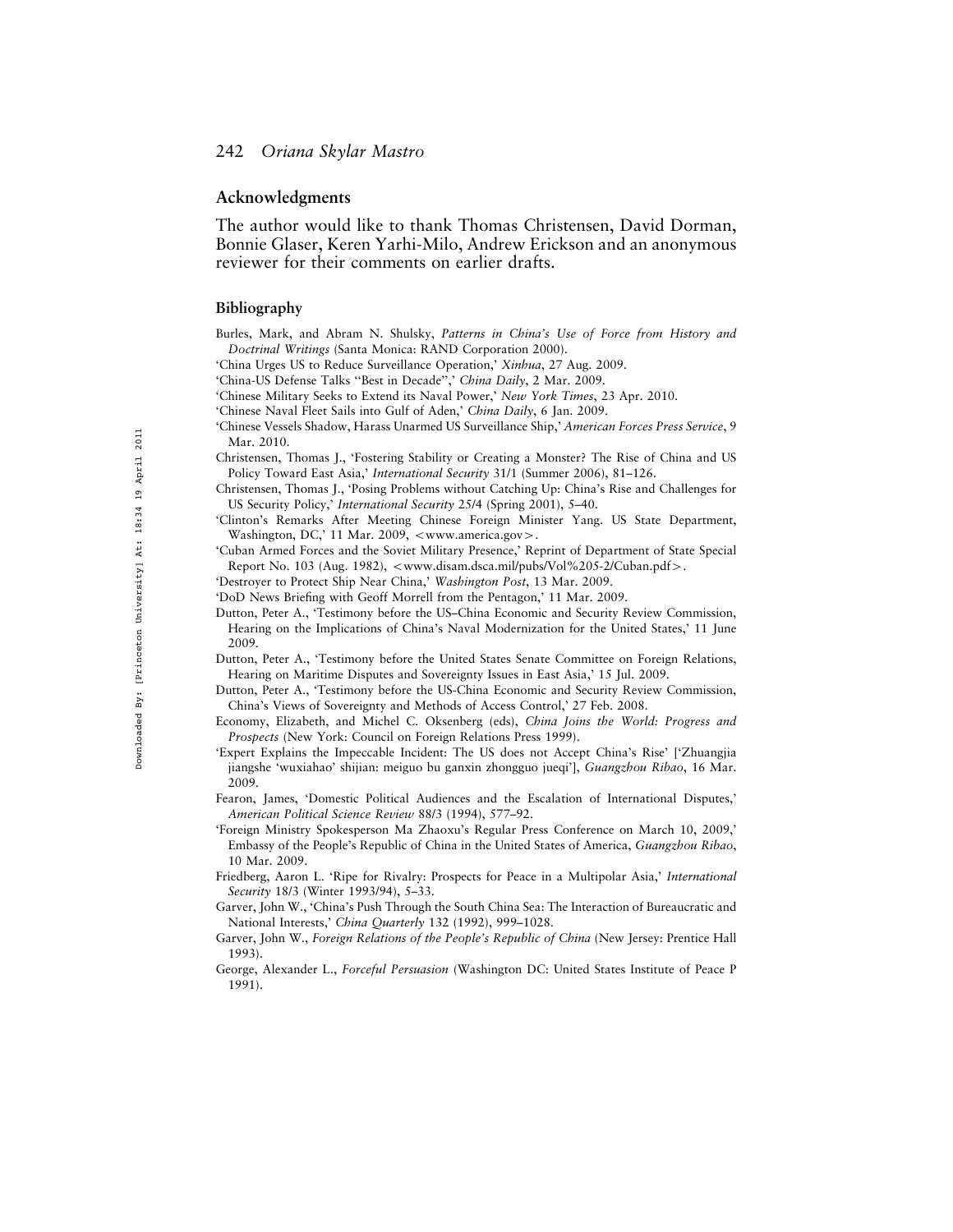- George, Alexander L., 'The General Theory and Logic of Coercive Diplomacy,' in Strategic and Force Planning Faculty (ed.), Strategy and Force Planning, 2nd Ed. (Newport: Naval War College P 1991).
- Goh, Evelyn, Meeting the China Challenge: The US in Southeast Asian Regional Security Strategies (Washington DC: East-West Center 2005).
- Goldstein, Avery, Rising to the Challenge: China's Grand Strategy and International Security (Stanford: Stanford UP 2005).
- Grunstein, Judah, 'An Impeccable US–China Incident at Sea,' World Politics Review, 13 Mar. 2009.
- 'HK Paper Says US Impeccable ''in Chinese Waters'' Based on UN Convention,' OSC CPP20090317710010 translation of 'A Look at the Reasons Behind the Border Incursion by the USNS Impeccable,' Hsiang Kang Shang Pao, 17 Mar. 2009.
- 'HQSB Report: US Military Busy Spying on China's Peripheral Areas,' Huanqiu Shibao, 12 Mar. 2009 translation Open Source Center (OSC) CPP20090325710010.
- 'The Impeccable Incident Uncovers the Inner Workings of the US Spy Ship, Naval Command Operations' ['Wuxiahao Shijian jie Meijiandie Chuan Neimu Haijun silingbu caozong'], Beijing Evening Post, 15 Mar. 2009.
- 'In the Aftermath of the Impeccable Incident, the US Sends Destroyer Chung-Hoon to go to the South China Sea to Serve as a Bodyguard' ['Wuxia shijianhou, mei zhousidun fu nanhai dang baobiaobiao'], People's Daily, 18 Mar. 2009.
- Johnston, Alastair Iain, 'Is China a Status Quo Power,' International Security 27/4 (Spring 2003), 5–56.
- Kang, David, 'Getting Asia Wrong: The Need for New Analytic Frameworks,' International Security 27/4 (Summer 2003), 57–85.
- Kinder, Donald R. 'Communication and Politics in the Age of Information,' in David O. Sears, Leonie Huddy, and Robert Jervis (eds), Oxford Handbook of Political Pyschology (Oxford: Oxford UP 2003), 168–97.
- Kraska, James, 'Sovereignty at Sea.' Survival 51/3 (2009), 13-18.
- 'Media Frenzy Over Impeccable Incident, the US Government and Military Attitudes are not in Line with Each Other' ['Meiti richao wuxiahao shijian, mei zhengfu, junfang taidu bu yizhi'], Nanfang Daily, 17 Mar. 2009.
- 'Naval Ship Unauthorized in South China Sea, Like the Pot Calling the Kettle Black' ['Meijian shanchuang nanhai bing eren xian gaozhuang'], Nanfang Daily, 11 Mar. 2009.
- 'Neighbors React to PRC South China Sea Patrol after Faceoff with US Vessel,' Open Source Center (OSC) translation of 'China's Patrol Ship Triggers Reactions from Neighbors in the South China Sea,' Beijing Guoji Xianqu Daobao Online, 20 Mar. 2009.
- 'New Incident between China, US: Pentagon,' American Free Press, 5 May 2009.
- Odom, Jonathan G., 'The True ''Lies'' of the Impeccable Incident: What Really Happened, Who Disregarded International Law, and Why Every Nation (Outside of China) Should be Concerned,' Michigan State University College of Law Journal of International Law 18/3 (2010), 1–42.
- 'Offering to Aid Talks, US Challenges China on Disputed Islands,' New York Times, 24 June 2010. Pedrozo, Capt Raul, 'Close Encounters at Sea: The USNS Impeccable Incident,' The Naval War College Review 62/3 (Summer 2009), 101–11.
- 'Pentagon Reaction to Row "Inappropriate," China Daily, 13 Mar. 2009.
- 'PRC: US Military Must Stop ''Reconnaissance'' on PRC Periphery,' OSC translation of Hong Yuan 'United States Should Stop Reconnaissance on China's Periphery,' Beijing Qingnian Cankao, 17 Mar. 2009.
- 'PRC: US Ship ''Violates'' World Law; US Must Stop ''Bullying,'' Exist ''Harmoniously,''' OSC CPP20090319587001 translation of '''Harassment?'' Or Great Timing?,' Jinan Dazhong Ribao, 13 Mar. 2009.
- 'PRC: ZTS Article Says US Spy Ship Monitors PRC Nuclear Submarines in South China Sea,' World News Connection, translation of 'US Spy Ship Monitors Chinese Nuclear Submarines,' Zhongguo Tongxunshe, 14 Mar. 2009.